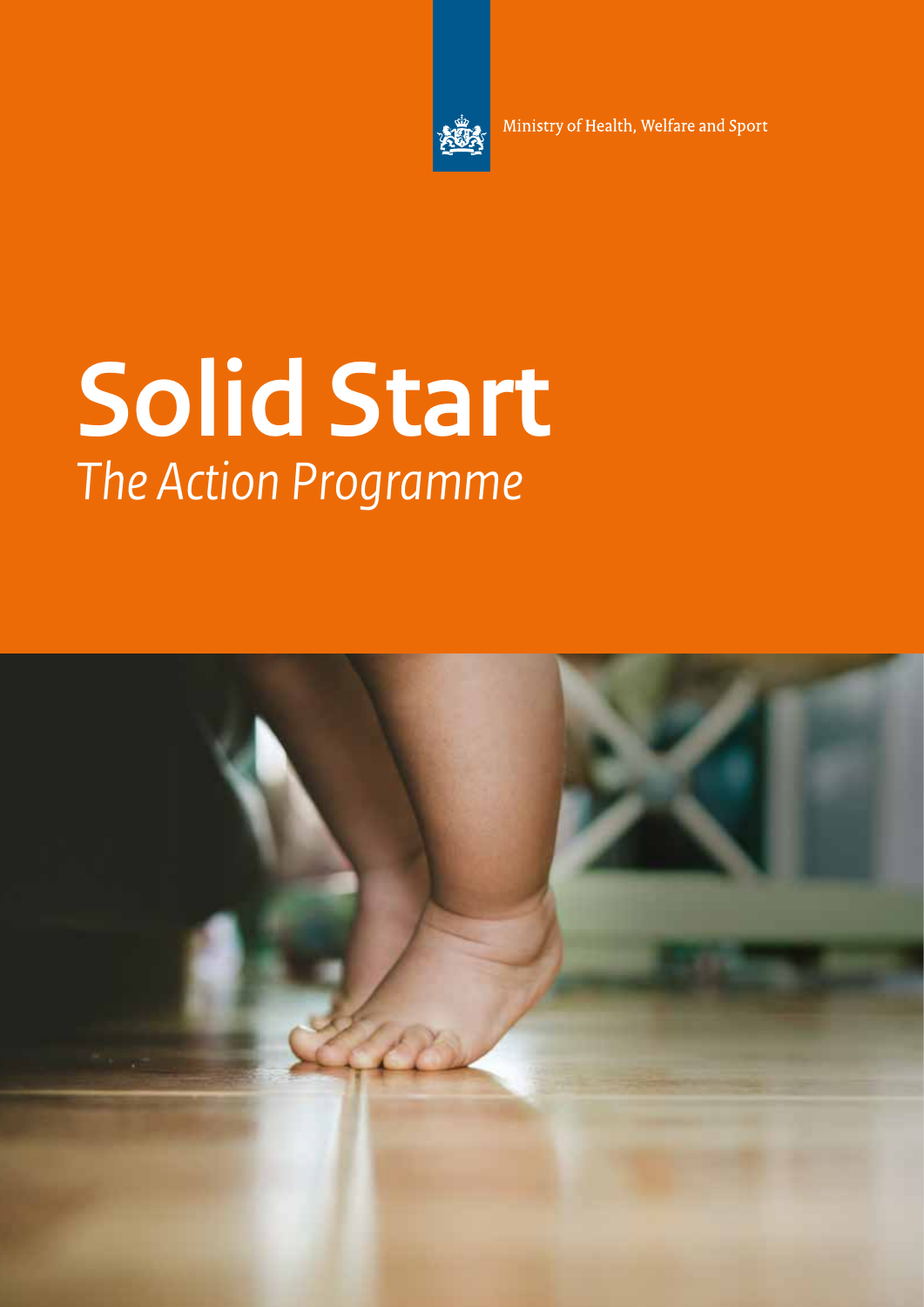## **Solid Start** *The Action Programme*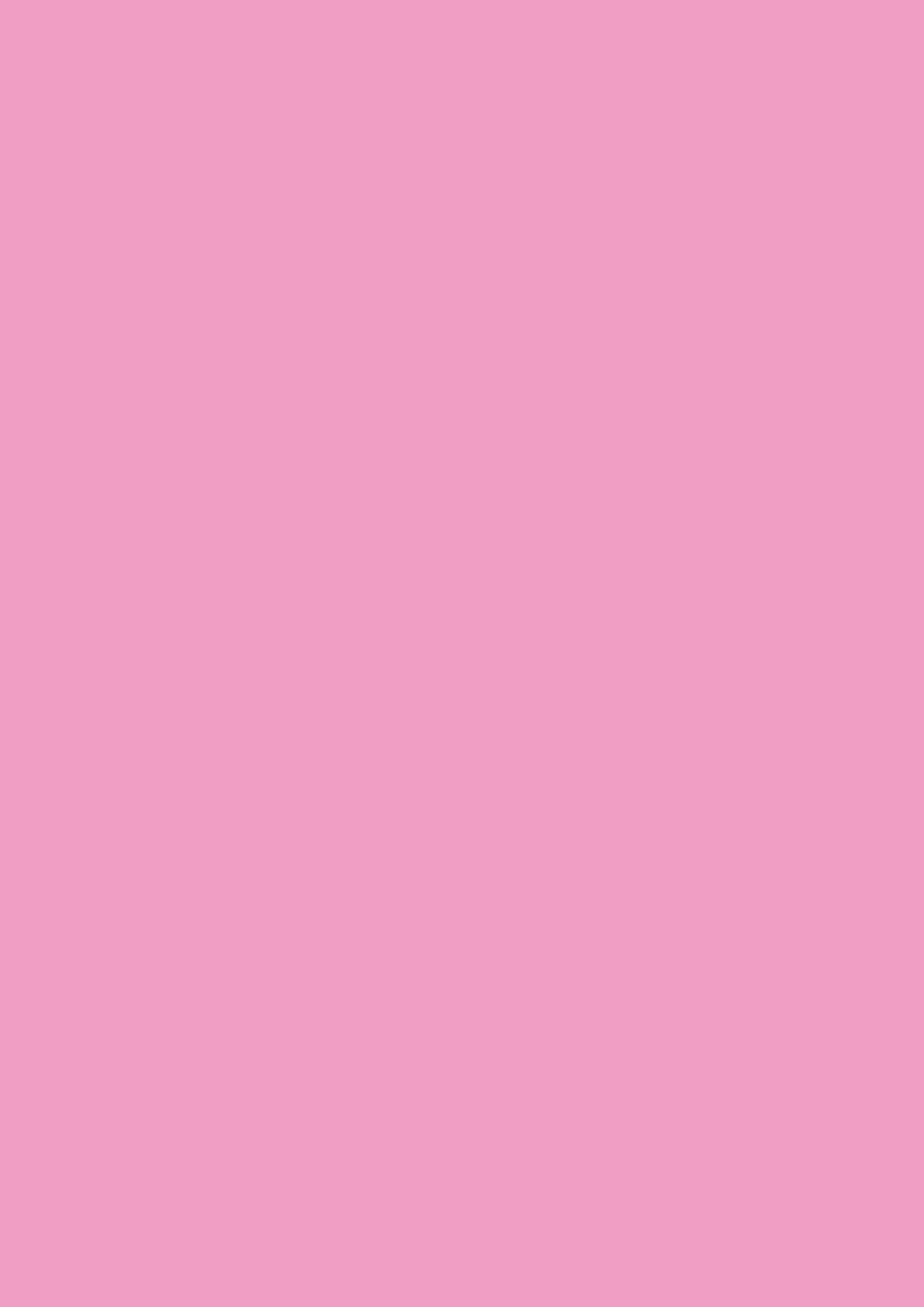### Table of Contents

|    | <b>Introduction: Why Solid Start action programme?</b>                 | 7  |
|----|------------------------------------------------------------------------|----|
|    |                                                                        |    |
| 1. | The problem: too many children do not get off to a good start          | 9  |
| 2. | The goal: to get more children off to a solid start                    | 13 |
| 3. | The approach: how we are going to achieve this                         | 15 |
|    | <b>Building local coalitions</b><br>3.1                                | 16 |
|    | Figures for municipalities<br>3.2                                      | 17 |
|    | A menu of interventions<br>3.3                                         | 17 |
|    | Communication<br>3.4                                                   | 17 |
|    | Knowledge<br>3.5                                                       | 17 |
| 4. | The courses of action                                                  | 19 |
|    | Course of action 1: Before pregnancy<br>4.1                            | 19 |
|    | Supporting vulnerable parents who would like to have children<br>4.1.1 | 19 |
|    | Making Not Pregnant Now available nationwide<br>4.1.2                  | 20 |
|    | Course of action 2: During pregnancy<br>4.2                            | 21 |
|    | Getting a clearer picture of vulnerable households<br>4.2.1            | 21 |
|    | Earlier assistance for vulnerable families<br>4.2.2                    | 21 |
|    | Professional roadmaps/care pathways<br>4.2.3                           | 22 |
|    | Course of action 3: After the birth<br>4.3                             | 22 |
|    | The flexible use of contact moments in youth healthcare<br>4.3.1       | 22 |
|    | Accessible parenting support for vulnerable parents<br>4.3.2           | 23 |
|    | Supporting very young vulnerable parents<br>4.3.3                      | 23 |
| 5. | <b>Progress and results</b>                                            | 25 |
|    | 6. Financing                                                           | 27 |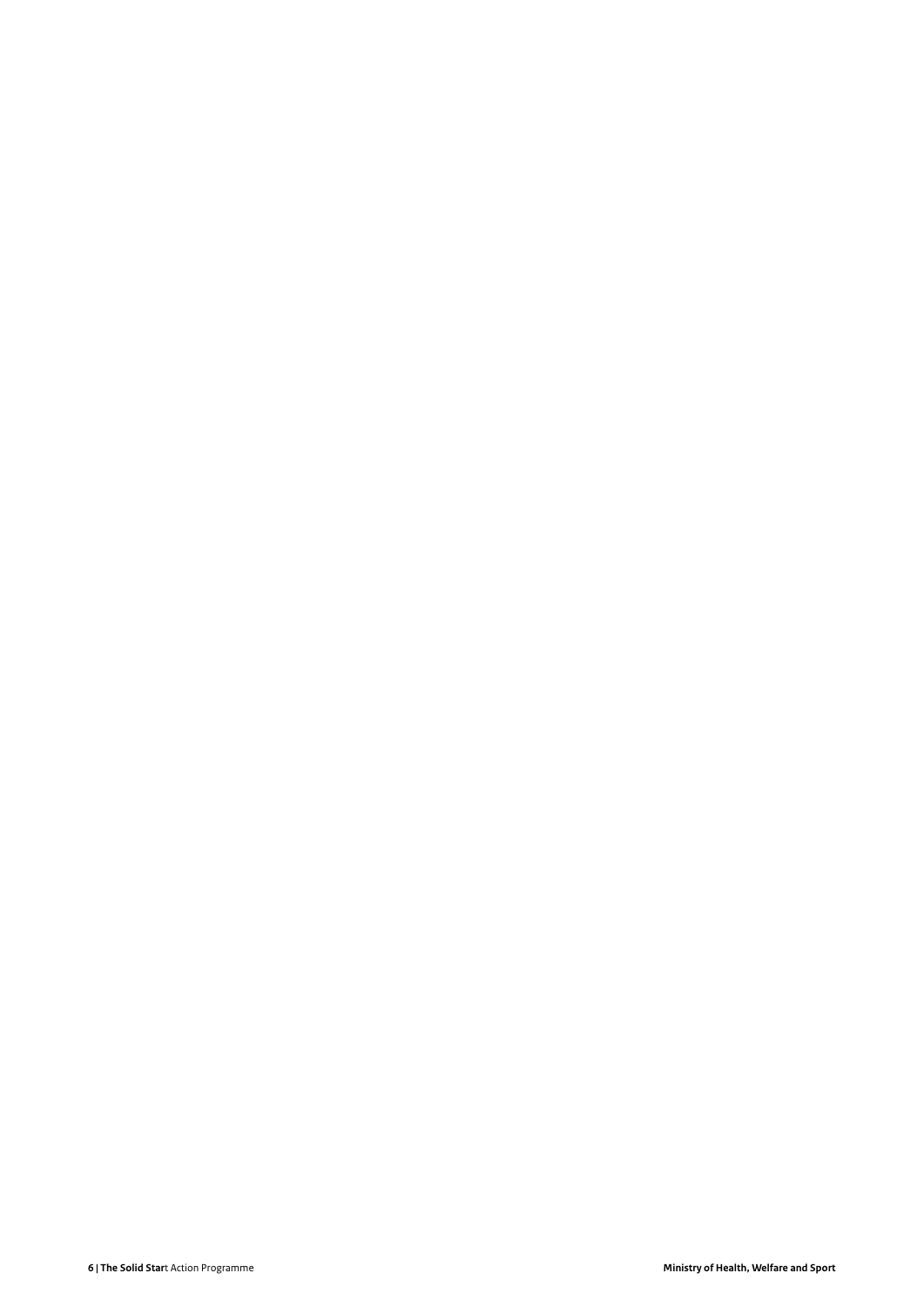## <span id="page-5-0"></span>Introduction:

#### Why *Solid Start* action programme?

Every child deserves the best possible start to their life and the best opportunity of having a good future. A child's first 1,000 days are crucial to getting off to a good start'. A child's health *before, during* and after birth appears to be an important predictor of problems - both physical and mental - in later life.

Much has already been invested in order to reduce infant mortality in the Netherlands. Fortunately, most babies therefore do well at birth. But some get off to a poor start, because they are born too early, weigh too little at birth, or both. A baby who is exposed to stress, second-hand smoke, poor nutrition, abuse or other risk factors during the first 1,000 days starts its life off at a disadvantage. These factors reduce children's ability to develop physically, mentally and socially. Those first 1,000 days start in the womb. For the health and development of a child, it should not matter where he or she is born. The health of babies around the time of their birth therefore entails important tasks for all of us: parents, society, professionals and the government. With this action programme, we will therefore be investing in a solid start for as many children as possible.

A good start begins already before birth - even before conception and pregnancy. The state, municipalities, obstetric care and youth healthcare, adult mental-health care, welfare work teams and district teams can make all the difference here. It is they who are best placed to promote, and work actively to enhance, the value of the first 1,000 days. We call on municipalities and all professionals in the social and medical fields to contribute to this effort. In this action programme, we explain *why* a solid start is so important, *what steps* we will be taking to give more children a solid start, and *how* we will be measuring the progress they make.

#### *Here are a few figures about babies in the Netherlands*:

- $\cdot$  167,595 children were born in 2017.<sup>2</sup>
- Somewhere between 0.5% and 1% of children (between 800 and 1,700 per year) are born into vulnerable or very vulnerable families.3 They run the risk of being put into care.
- About 16.5%4 of children (almost 28,000 each year) do not get off to a good start at birth because they are born prematurely, are underweight, or both.5
- Children who get off to a poor start at birth will later experience more growth and development problems, including as regards their psychological development, as well as diabetes, cardiovascular disease and obesity.<sup>6</sup>

- <sup>2</sup> De Staat van Volksgezondheid en Zorg, *Kerncijfer geboorten 2017* [The State of Public Health and Care, *Key Figures for Births 2017*], <https://www.staatvenz.nl/kerncijfers/geboorten>.
- <sup>3</sup> Mejdoubi J., Heijkant S. van den, Struijf E., Leerdam F. van, Hira Sing R. A., and Crijnen A. (2013). Risicofactoren voor kindermishandeling bij jonge hoogrisicozwangeren: design van het VoorZorgonderzoek, [Risk factors for Child Abuse in Cases of High-Risk Pregnancy in Young Mothers: Design of the Preventive-Care Study], *Tijdschrift voor Jeugdgezondheidszorg*, *2,* 26-31.
- The Dutch version of this programme mentions 14%. In the translation, this percentage was changed to 16.5%, due to the international use of new growth curves.
- Waelput, A. J. M., et al. (2017). Geographical Differences in Perinatal Health and Child Welfare in the Netherlands: Rationale for the Healthy Pregnancy 4 All-2 Program. *BMC, Pregnancy and Childbirth.*
- Potijk, M. R., Winter, A. F. de, Bos, A. F., Kerstjens, J. M., & Reijneveld, S. A. (2012). Higher Rates of Behavioural and Emotional Problems at Preschool Age in Children Born Moderately Preterm. *Archives of Disease in Childhood, 97,* 112-117. Grantham-McGregor, S. & Ani, C. (2001). A Review of Studies on the Effect of Iron Deficiency on Cognitive Development in Children. The Journal of Nutrition. 131 (2S-2), 649S-666S; discussion 666S-668S. Uijterschout, L., Vloemans, J. & Vos R., et al. (2014). Prevalence and Risk Factors of Iron Deficiency in Healthy Young Children in the Southwestern Netherlands. Journal of Pediatric Gastroenterology and Nutrition, 58, 193-198.

<sup>1</sup> Dutch Youth Health Centre. (2017). *Gezonde, kansrijke en veilige generatie [A Safe, Healthy and Promising Generation]* (position paper).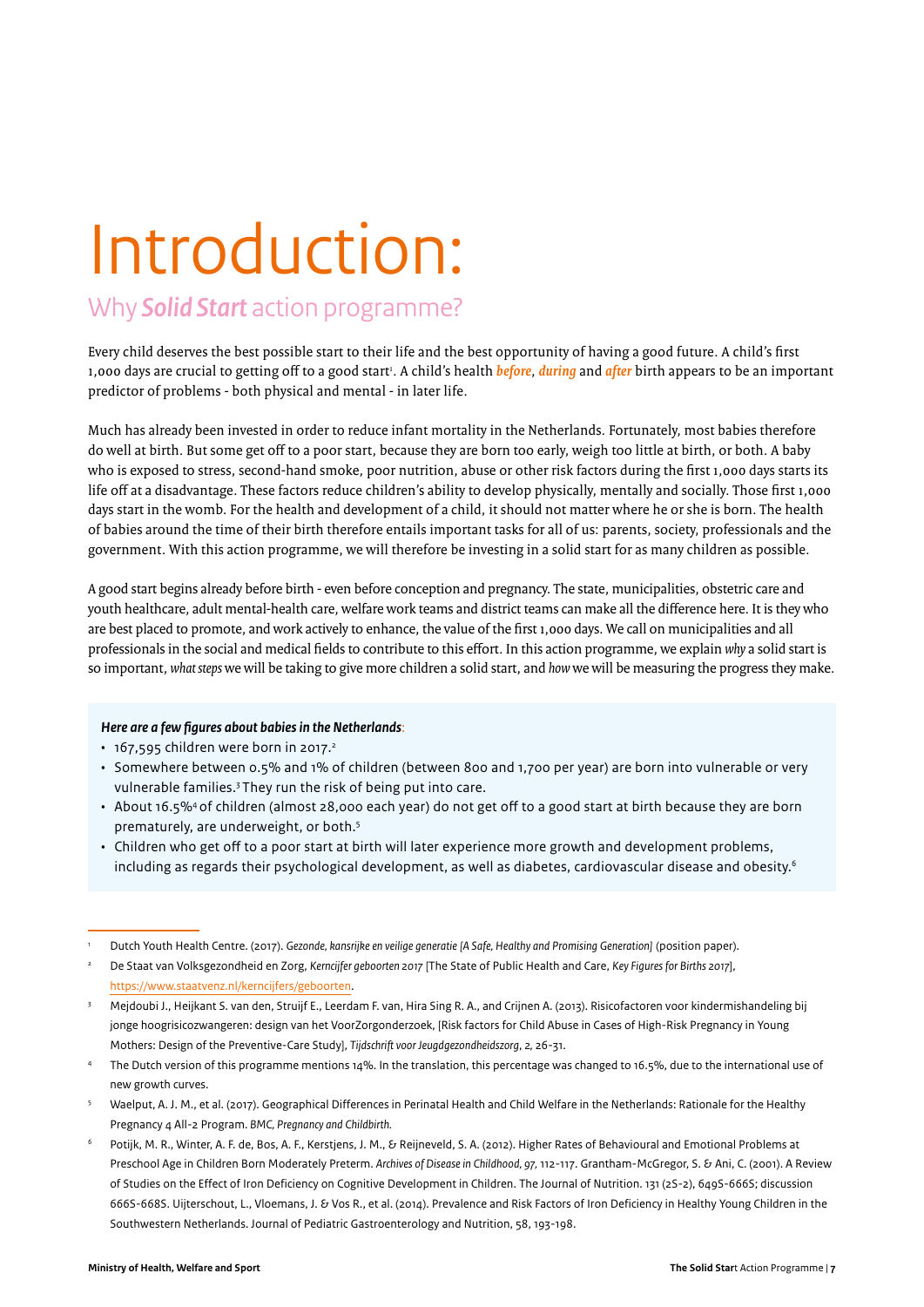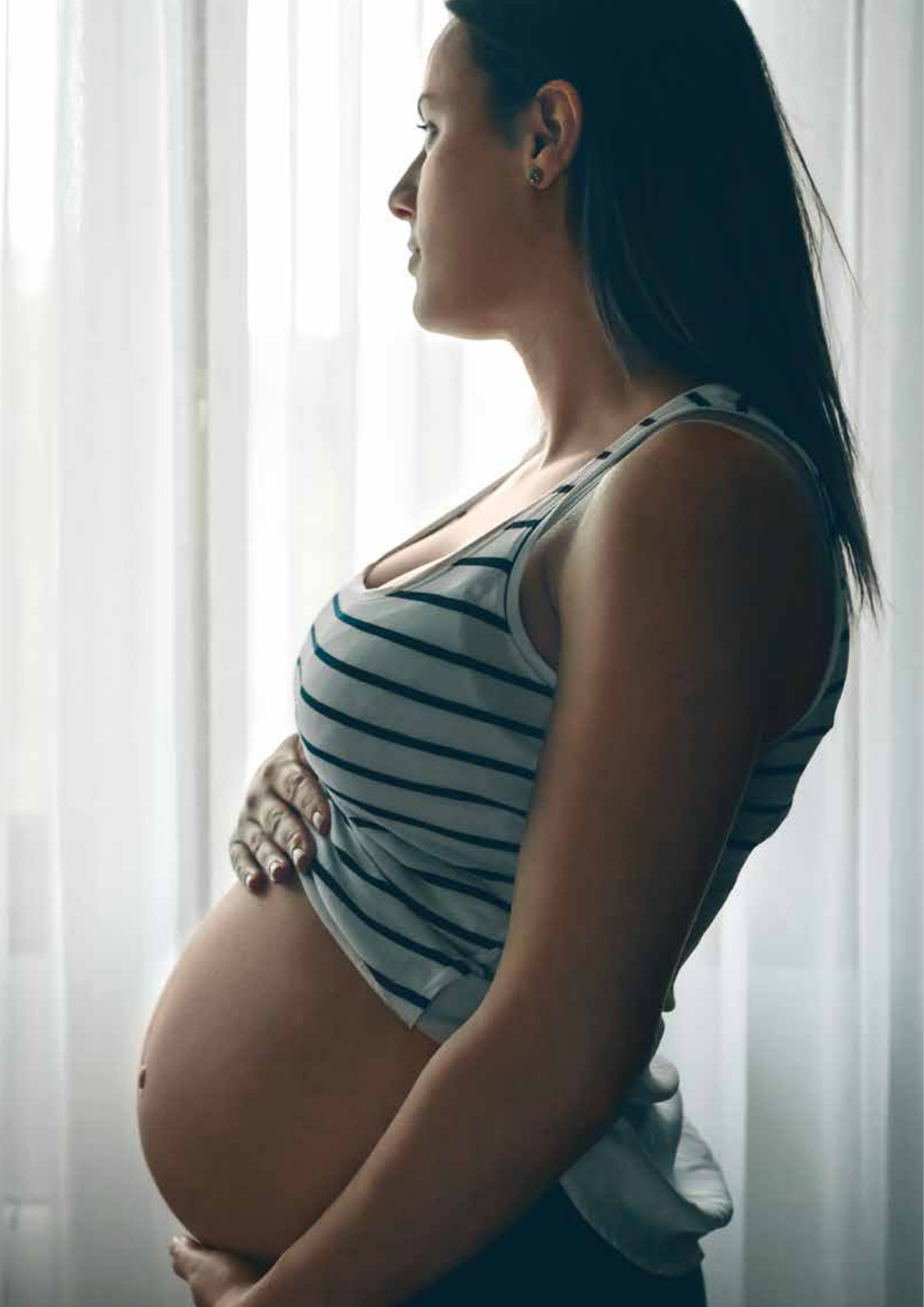## <span id="page-7-0"></span>**1.** The problem: too many children do not get off to a good start

In the Netherlands, most children get off to a healthy start at birth and grow up healthy and safe. Infant mortality was higher than in other European countries. On the basis of the advice in A Good Start,<sup>7</sup> obstetric caregivers have worked hard to reduce infant mortality. The most recent figures show that considerable gains have been made here.8 Infant mortality in the Netherlands (from 22 weeks into pregnancy up to 28 days after birth) fell by almost 20% between 2010 and 2016, from 9.0 out of 1,000 babies in 2010 to 7.3 out of 1,000 in 2016.9 Indeed, compared to 2000, the decrease is 39%, from 11.9 out of 1,000 babies in 2000 down to 7.3 out of 1,000 in 2016. That being said, about 16.5%<sup>10</sup> of children do not get off to a good start at birth because they are born prematurely, are underweight, or both.<sup>11</sup> This is mainly because of social risk factors and the lack of protection factors.

Tessa Roseboom, professor of Early Development and Health in the Faculty of Medicine at the University of Amsterdam does research on children's development in the first 1,000 days of life </1473> and how that affects their health at a later stage. "The development we go through from being just a fertilised egg to being a 2-year-old toddler is phenomenal and makes us, in large part, who we are." During no other period in life, so many biological milestones are reached. All our organs are formed, our immune system develops, we bond with others, we learn to crawl, stand and walk, we learn to eat and drink, we learn to communicate, we say our first words, and we learn essential life lessons about cause and effect. It is on this foundation that we build the rest of our lives. This period is therefore crucial to the proper development of young children, their health as adults, and the health of future generations. If you do not go through this period properly, you are getting off to a poor start.

<sup>7</sup> Stuurgroep Zwangerschap en Geboorte [Pregnancy and Birth Steering Group] (2009). *A Good Start*.

<sup>8</sup> Letter from the Minister for Medical Care, dated 13 March 2018, 29214-76.

Perined. (2016). Factsheet Zwangerschap en Geboorte [Fact Sheet on Pregnancy and Birth].

The Dutch version of this programme mentions  $14\%$ . In the translation, this percentage was changed to 16.5%, due to the international use of new growth curves.

<sup>11</sup> Waelput, A. J. M. et al. (2017). Geographical differences in Perinatal Health and Child Welfare in the Netherlands: Rationale for the Healthy Pregnancy 4 All-2 Programme. *BMC, Pregnancy and Childbirth.*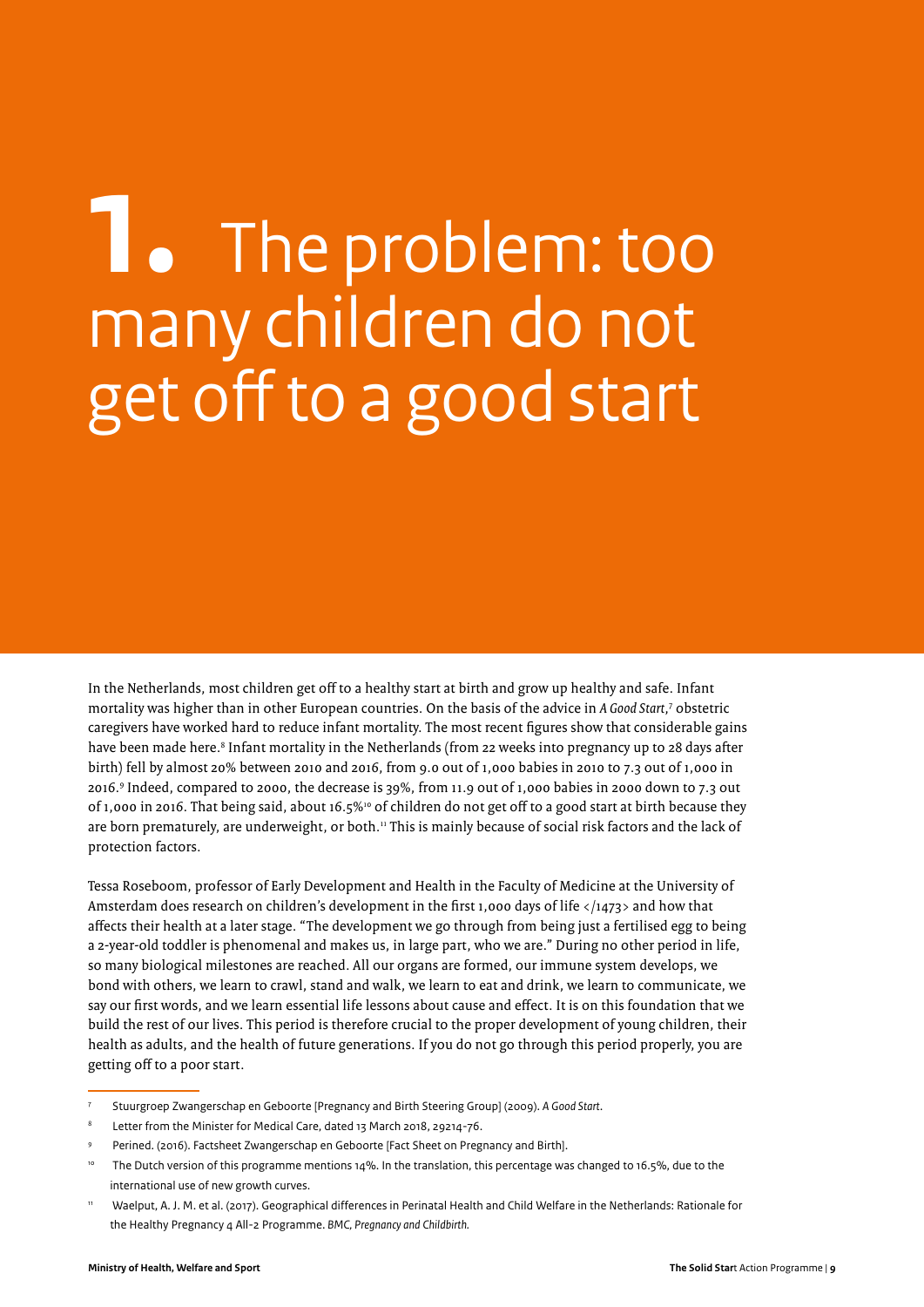If a child in this formative phase is exposed to stress, second-hand smoke, poor nutrition, abuse or other risk factors, that is the root cause of differential health outcomes. These large differences in the prospects of a long and healthy life have little to do with hereditary factors, and everything to do with the circumstances in which children develop and grow up.<sup>12</sup>

The first 1,000 days are therefore decisive, not only for healthy growth and development in the womb,<sup>13</sup> but also for the prospects of optimal development in later life.14 It is precisely because the development of a child in this period goes really fast that it is of fundamental importance that it also goes well: there is only one chance at a good start. The heart cannot be rebuilt, and neither can the brain. If its development does not go well, a child will be affected for life. It will to fight the rest of its life to deal with that disadvantage. The Health Council of the Netherlands also points out, in its advice, the importance of a good start in the first 1,000 days.15 Fortunately, most children grow up healthy.

But the differences among municipalities and even among neighbourhoods are sometimes significant when it comes to the health of babies. Babies born in deprived areas are at greater risk of getting off to a poor start.<sup>16</sup> In some areas of cities such as Rotterdam and Amsterdam, the risk of death and birth-related illnesses is two to three times higher than the national average. For example, there is a 20%-higher chance of infant mortality, a 16%-higher chance of premature birth, and an 11%-higher chance that the growth of the baby in the womb will be weaker. Approximately 85% of perinatal mortality is associated with the four major perinatal conditions, known as the Big 4: congenital abnormalities, premature birth, low birth weight and low Apgar score.<sup>17</sup> Stress in parents - for example as a result of domestic violence, relationship problems, psychosocial problems, addiction, mild intellectual disabilities, lifestyle, criminality, noise pollution, housing problems, debts or unemployment - is an important risk factor. Sometimes this social risk even outweighs the medical and obstetric risks. Of course, there are also vulnerable families where, despite the problems they have, the children grow up healthy and safe into independent adults. However, these children are more likely to be at a disadvantage. Problems during their first 1,000 days have direct consequences for their health and development. This not only is the case with younger children, but also affects children at a later age, and even has an impact on future generations.

On 22 May 2018, the Health Council of the Netherlands issued its advice *De ouder-kindrelatie en jeugdtrauma's [The Parent-*Child Relationship and Youth Traumas].<sup>8</sup> According to the Health Council of the Netherlands, for the development of a child to be healthy, it is crucial that it get off to a good start in the first 1,000 days. This start consists of a healthy pregnancy, as few negative childhood experiences as possible, and the ability of parents to respond sensitively to the child. Therefore, vulnerable parents in particular should receive appropriate support aimed at alleviating stress and promoting sensitive parenting. It is also important to support children of vulnerable parents as much as possible.

A child who is not in good health and who does not have a stimulating environment during the birth and in its first years of life, runs a greater risk later on of physical and mental problems, diabetes, cardiovascular disease and obesity.19 Stress in parents is also an important risk factor. Sometimes this social risk even outweighs the medical and obstetric risks.

<sup>12</sup> Roseboom, T. (2018). *De eerste 1000 dagen: Het fundamentele belang van een goed begin vanuit biologisch, medisch en maatschappelijk perspectief [The First 1,000 Days: the Fundamental Importance of a Good Start from a Biological, Medical and Social Perspective]*. Utrecht: Uitgeverij de Tijdstroom.

<sup>&</sup>lt;sup>13</sup> Dutch Youth Health Centre. (2017). Gezonde, kansrijke en veilige generatie [A Safe, Healthy and Promising Generation] (position paper).

<sup>14</sup> Barker, J. (2007). The Origins of the Developmental Origins Theory. *Journal of Internal Medicine*. Steegers, E. A. P. (2014). Embryonale gezondheid en preconceptiezorg [Embryonic health and preconception care]. Nederlands Tijdschrift Geneeskunde.

<sup>15</sup> Gezondheidsraad. (2018). *De ouder-kindrelatie en jeugdtrauma's [The Parent-Child Relationship and Youth Traumas]*.

<sup>16</sup> Bonsel, G. J., et al. (2010). *Lijnen in de Perinatale Sterfte, Signalementstudie Zwangerschap en Geboorte [Approach to perinatal mortality in the Netherlands: outcomes of a systematic expert study].* Rotterdam: Erasmus MC. Poeran, J., et al. (2012). De aanpak van perinatale sterfte in Nederland [Tackling Perinatal Mortality in the Netherlands]. *Nederlands Tijdschrift Geneeskunde*.

<sup>17</sup> Steegers, E. A. P. (2017). Sociale verloskunde in Nederland [Social Midwifery in the Netherlands]. *Nederlands Tijdschrift Geneeskunde*.

<sup>18</sup> Gezondheidsraad. (2018). *De ouder-kindrelatie en jeugdtrauma's [The Parent-Child Relationship and Youth Traumas]*.

<sup>19</sup> Roseboom, T.J. et al. (2018). *De eerste 1000 dagen [The First 1,000 Days:]*.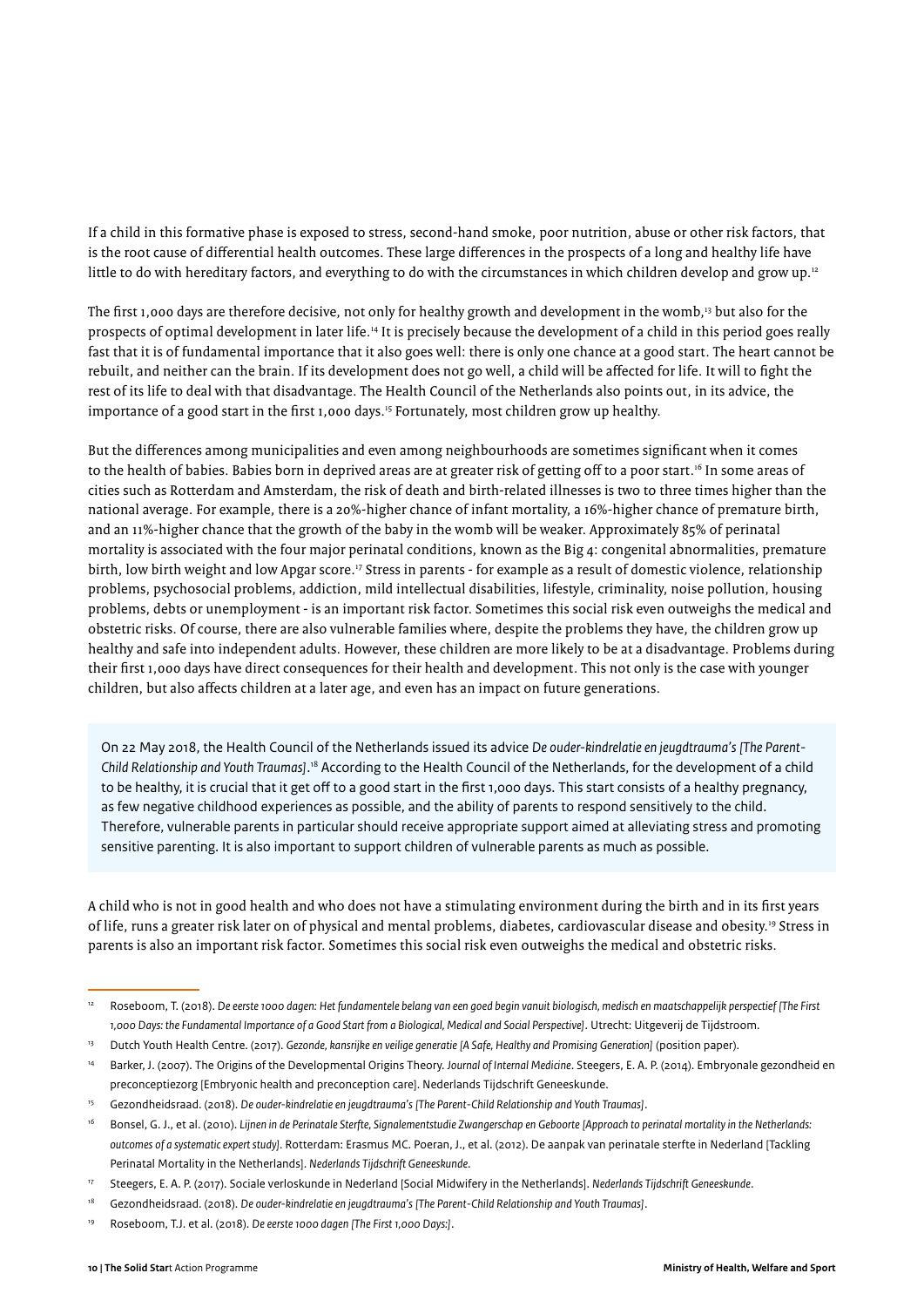For example, stress during pregnancy can negatively influence the cerebral development of the child.<sup>20</sup> As a result of stress, parents can show less warmth and affection to their child or respond less adequately to its needs (sensitive parenting).<sup>21</sup> Parents who abuse or neglect their child are quite often mentally or psychiatrically ill. There is a greater risk that parents who were themselves abused as children, or who have experienced other negative experiences in the family in their childhood, will abuse their own child. Inadequate parenting skills and stress in parenting are major risk factors for child abuse. Sometimes parents have expectations of their child that are too high, while others have no expectations at all. Yet others regard their child negatively or fail to respond sympathetically to them. They often want to do things differently but do not know how, and for a variety of reasons they cannot change the situation.<sup>22</sup>

Children from vulnerable families usually grow up without problems, but more often than not are in an environment where they cannot develop to their full potential. These families have to deal with risk factors such as low socio-economic status (a low level of education, poverty, unemployment, crime, a deprived neighbourhood), family make-up and level of education (single parenthood, teenage motherhood, inappropriate parenting, domestic violence, relationship problems), poor health and addiction of parents (long-term disorder or disability, emotional or psychosocial problems, addiction problems), and poor health and temperament of the children themselves (long-term disorder or disability, intellectual disability, low birth weight, difficult temperament).<sup>23</sup> Of course, there are also children who grow up healthy despite these risk factors, and good information, support and guidance can have a positive effect on these risk factors. This applies to both social conditions and mental and physical health. In addition, protective factors can also be influenced in the case of the guardian, a child or their environment, and this reduces the negative influence that risky situations have.<sup>24</sup> Protective factors include warmth and affection on the part of the parent towards the child, practical and emotional support from the social network, parents' willingness to accept help, and their self-esteem, self-confidence and social competence. In its policy letter dated 27 August 2018,25 the Scientific Council for Government Policy also points out the importance of policy aimed at parents and parents-to-be by, for example, linking the medical and social domains, in the preconception phase and during pregnancy, to the effects of poverty and deprivation on perinatal health.

In Rotterdam, professionals and municipalities in various deprived neighbourhoods and districts registered more premature births, more babies who are born underweight, and an infant-mortality rate that is considerably higher than that in other districts of the city and also higher compared to the national average. Midwives noticed that more expectant mothers needed social support. At the same time, they saw an insufficient link between the medical and the social domains, and a lack of clear healthcare pathways.

<sup>20</sup> Franklin, T. B., et al. (2010). Epigenetic Transmission of the Impact of Early Stress across Generations. *Biological Psychiatry*.

<sup>21</sup> Gezondheidsraad. (2018). *De ouder-kindrelatie en jeugdtrauma's [The Parent-Child Relationship and Youth Traumas]*.

<sup>22</sup> Netherlands Youth Institute, *Risicofactoren en beschermende factoren [Risk Factors and Protective Factors]*, [https://www.nji.nl/kindermishandeling](https://www.nji.nl/kindermishandeling-probleemschets-risicofactoren)[probleemschets-risicofactoren.](https://www.nji.nl/kindermishandeling-probleemschets-risicofactoren)

<sup>&</sup>lt;sup>23</sup> Broek, A. van den, Kleijnen, E., & Bot, S. (2012). Kwetsbare gezinnen in Nederland [Vulnerable Families in the Netherlands]. In Council for Social Development*, Ontzorgen en normaliseren: Naar een sterke eerstelijns jeugd- en gezinszorg [Relief and Normalisation: Towards Strong Primary Care for Youth and Families].* The Hague: Council for Social Development.

<sup>24</sup> Netherlands Youth Institute, *Risicofactoren en beschermende factoren [Risk Factors and Protective Factors]*, [https://www.nji.nl/kindermishandeling](https://www.nji.nl/kindermishandeling-probleemschets-risicofactoren)[probleemschets-risicofactoren.](https://www.nji.nl/kindermishandeling-probleemschets-risicofactoren)

<sup>25</sup> Scientific Council for Government Policy (2018), *Van verschil naar potentieel [From Divergence to Potential].*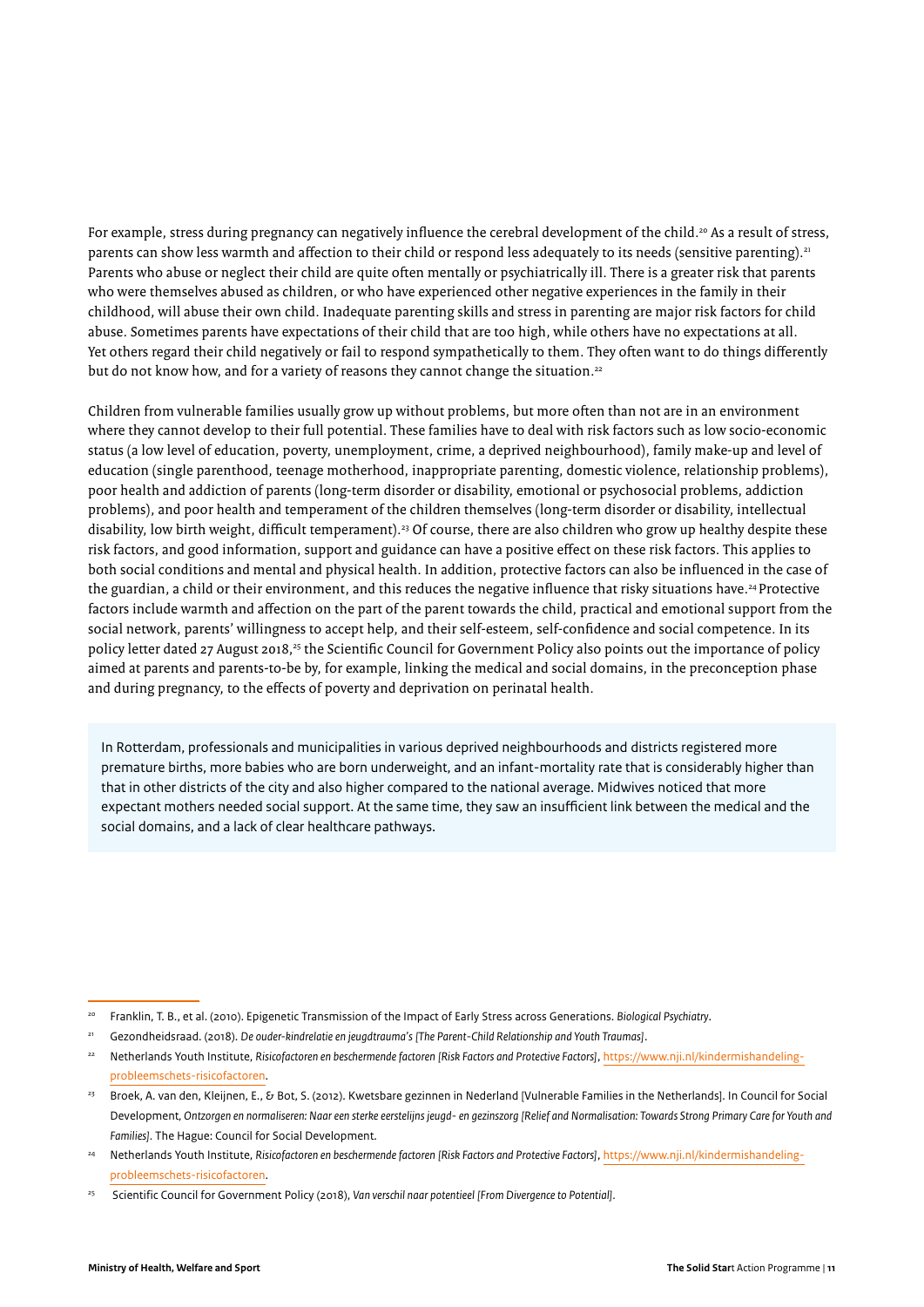There was an increase in domestic violence and an increase in the number of evictions. That is why, in 2016, Rotterdam designed Soli*[d Start](https://www.rotterdam.nl/wonen-leven/stevige-start/)* programme together with professionals in the city, with the goal of ensuring that more children in Rotterdam are born healthy and offer the best opportunities for development. Soli*d Start* programme gives concrete shape to the municipal policy on pregnancy, birth and the raising of the youngest children. The programme focuses on parents and parents-to-be, from before pregnancy up until a child goes to school. The programme also helps professionals to identify risks with a view to prevention. Finally, the programme tackles, through targeted interventions at an early stage, the risks that parents and children can run. Soli*d Start* programme has put perinatal care and the link between the medical and social domains high up on municipalities' agendas.

By no means all vulnerable pregnant women and young children at risk are currently being reported by professionals, with the result that they miss out on the right support or help. Even if these parents and children are identified, professionals sometimes lack clarity about whom to make referrals to, or are not entirely sure about what their cases involve. In addition, it can happen that vulnerable pregnant women and young parents do not ask for help in time, or do not know where to turn for help with their questions. If it is possible to identify risks that are experienced during pregnancy and by young parents, and then offer the right support or help, many problems the child might otherwise go through can be prevented. Problem cases can be identified, and good referrals can be made in any of the places these parents and parents-to-be go to: the practices of midwives, gynaecologists and maternity care organisations, at facilities for people with a minor mental disability or who are getting mental healthcare, at youth healthcare facilities, neighbourhood-team locations, or youth centres. Depending on the request for help, the social neighbourhood team, the social-welfare team, the debt-assistance service, youth healthcare services or other institutions can offer help. Municipalities play an essential role in this process. If we can get help to the family in question sooner, we can overcome problems in their development, or at least deal with them earlier and more effectively. This may prevent children from having to be put into care or from ending up in a home for youth at a later age.

#### *Summary*

In order to offer every child a healthy, safe and solid start, more national and local attention needs to be paid to the first 1,000 days. There are many opportunities for municipalities here: after all, every baby is a future resident of a municipality and therefore worth investing in. More, and higher-quality, attention to the social, mental and physical conditions of vulnerable families (or families in the making) can improve the prospects for babies and toddlers, and prevent problems.

That is why this action programme aims to provide vulnerable families - including families where there is a precarious situation when it comes to child-rearing, whether temporary or otherwise - with additional support regarding pregnancy as an active choice, healthy pregnancy and parenting safely. A good link between the medical and the social domains, including public health, is essential to ensuring that more children get a solid start. Municipalities have an important role to play in this.

<sup>26</sup> Ministry of Health, Welfare and Sport, Ministry of Justice and Security. (2018). *Action Programme for Youth Care*.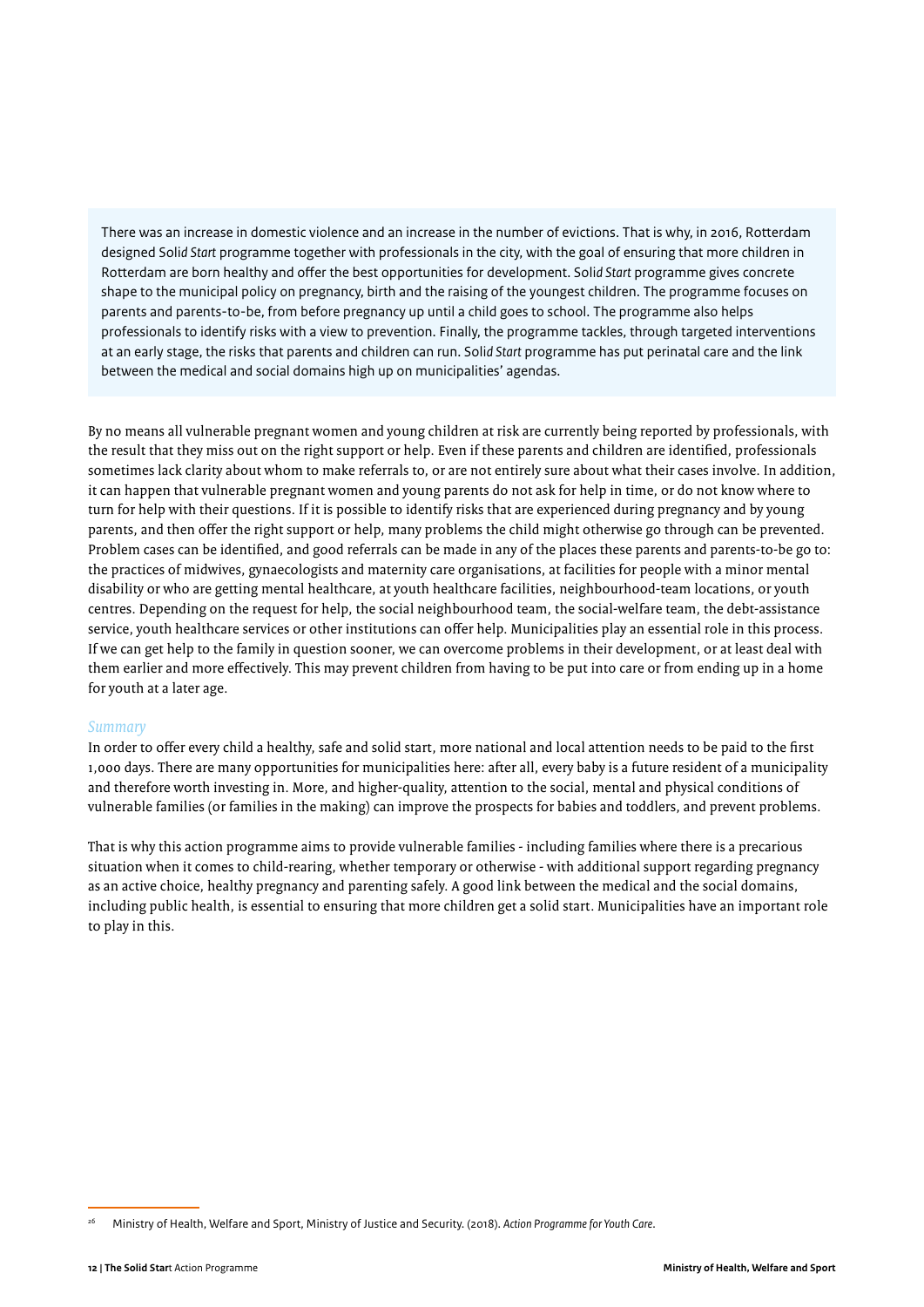## <span id="page-11-0"></span>**2.** The goal: to get more children off to a solid start

**The aim of this action programme is to get more children off to a solid start. In the Netherlands, 16.5%27 of children**  get off to a poor start at birth. Children who get off to a poor start at birth<sup>28</sup> will later experience growth and develop**ment problems more often, including as regards their psychological development, as well as diabetes, cardiovascular disease and obesity. They will also come into contact far more often with youth aid.** 

To ensure that more children get off to a solid start, we want:

- 1. more vulnerable parents to be well prepared when they start their pregnancy;
- 2. there to be fewer unplanned and unintended pregnancies in vulnerable families;
- 3. problems (including non-medical ones) to be identified in families that are vulnerable or that could be in the future;
- 4. more vulnerable prospective parents to get the help they need sooner;
- 5. more vulnerable parents to be equipped for parenthood and raising children; and
- 6. fewer babies and young children to be placed out of home or under supervision.

Soli*d Start* action programme focuses on children in the first 1,000 days of their lives, especially those born into vulnerable situations. Other action programmes focus on other stages of children's lives. *Care for Youth*, for example, is about improving youth aid, youth protection and youth rehabilitation, so that children, youth and parents receive the help they need in good time. The *No Place at All for Domestic Violence* focuses on signalling such violence and child abuse earlier and more effectively, and on stopping them for good to limit the damage they cause. *Divorce without Harm* aims to prevent harm to children as a result of their parents' divorcing or otherwise splitting up. The National Prevention Accord focuses on specific issues such as smoking and alcohol, which can also affect the first 1,000 days of childhood. The *Prevention and* 

<sup>&</sup>lt;sup>27</sup> The Dutch version of this programme mentions 14%. In the translation, this percentage was changed to 16.5%, due to the international use of new growth curves.

<sup>28</sup> Waelput, A. J. M. et al (2017). Geographical differences in Perinatal Health and Child Welfare in the Netherlands: Rationale for the Healthy Pregnancy 4 All-2 Programme. BMC, Pregnancy and Childbirth.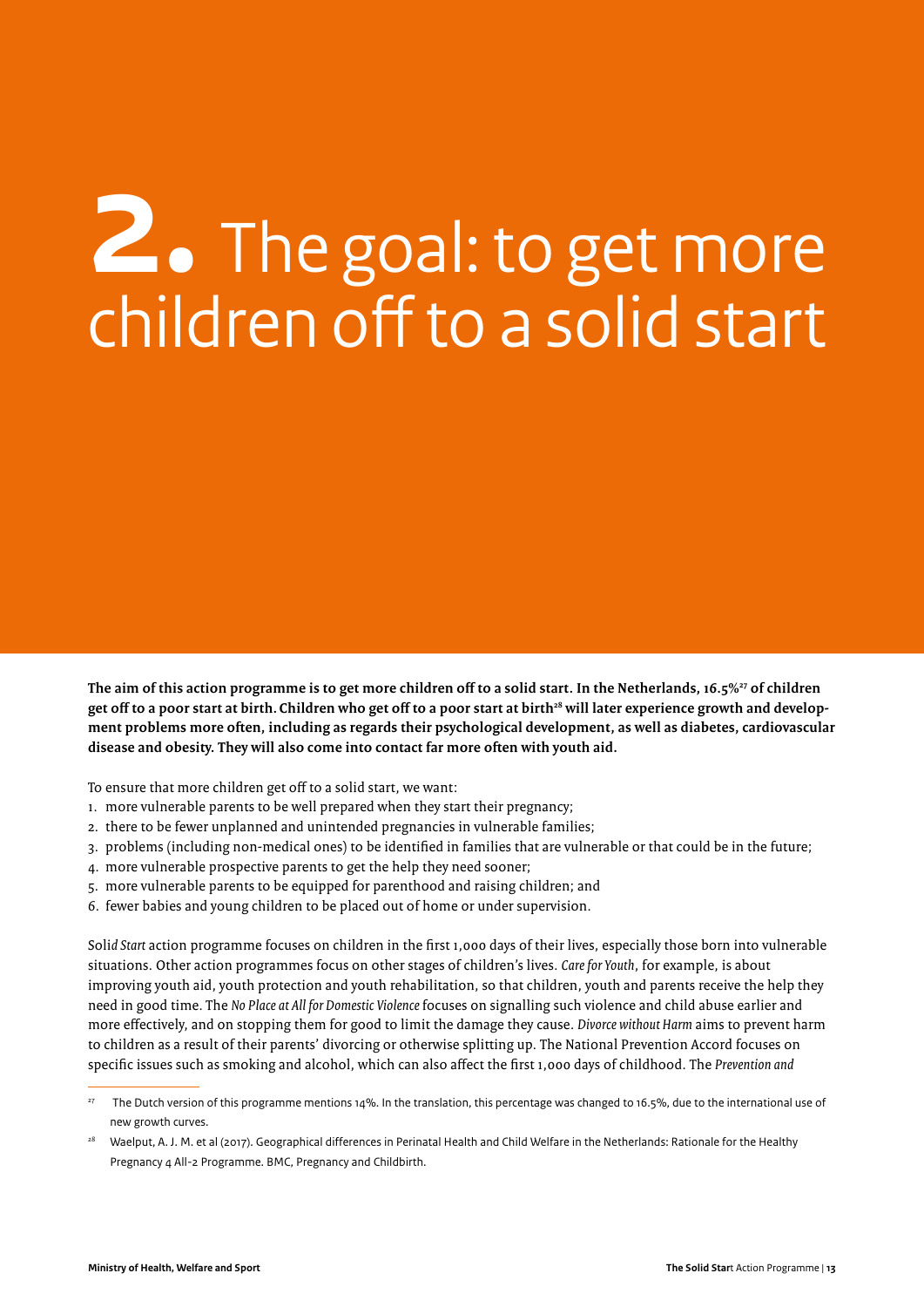*Support* programme *for unintended pregnancies, including among teenagers* helps reduce the number of such pregnancies. Together, these action programmes constitute a comprehensive approach to preventing as many problems as possible and to addressing them as early as possible.

As this action programme was being developed, municipalities, professionals, public and private organisations, knowledge institutions and professional groups made active substantive contributions to it. Lessons from the approaches taken by municipalities such as Amsterdam, The Hague, Rotterdam, Tilburg, Utrecht and the Fen Communities were also examined.

The *[Good Start](http://www.kvdvk.nl/projecten/projectbeschrijvingen/24-activiteiten/118-goede-start)* project, part of the *Fen Communities Opportunities Programme* focuses getting the next generation of Community residents off to a good start. It covers the phases between conception and eighteen years of age within a family. The project keeps track of parents and children, carefully assesses their need for care, and sets up an easily accessible care network. Each parent and each child has a number of contact moments with a healthcare professional. During these, they will look together at whether there is a further need for care in addition to the standard care that is offered. Should this be the case, they will be supported by a network of professionals. The *Good Start* programme works, among others, with *CenteringPregnancy, CenteringParenting,* and *Growing up Together*.

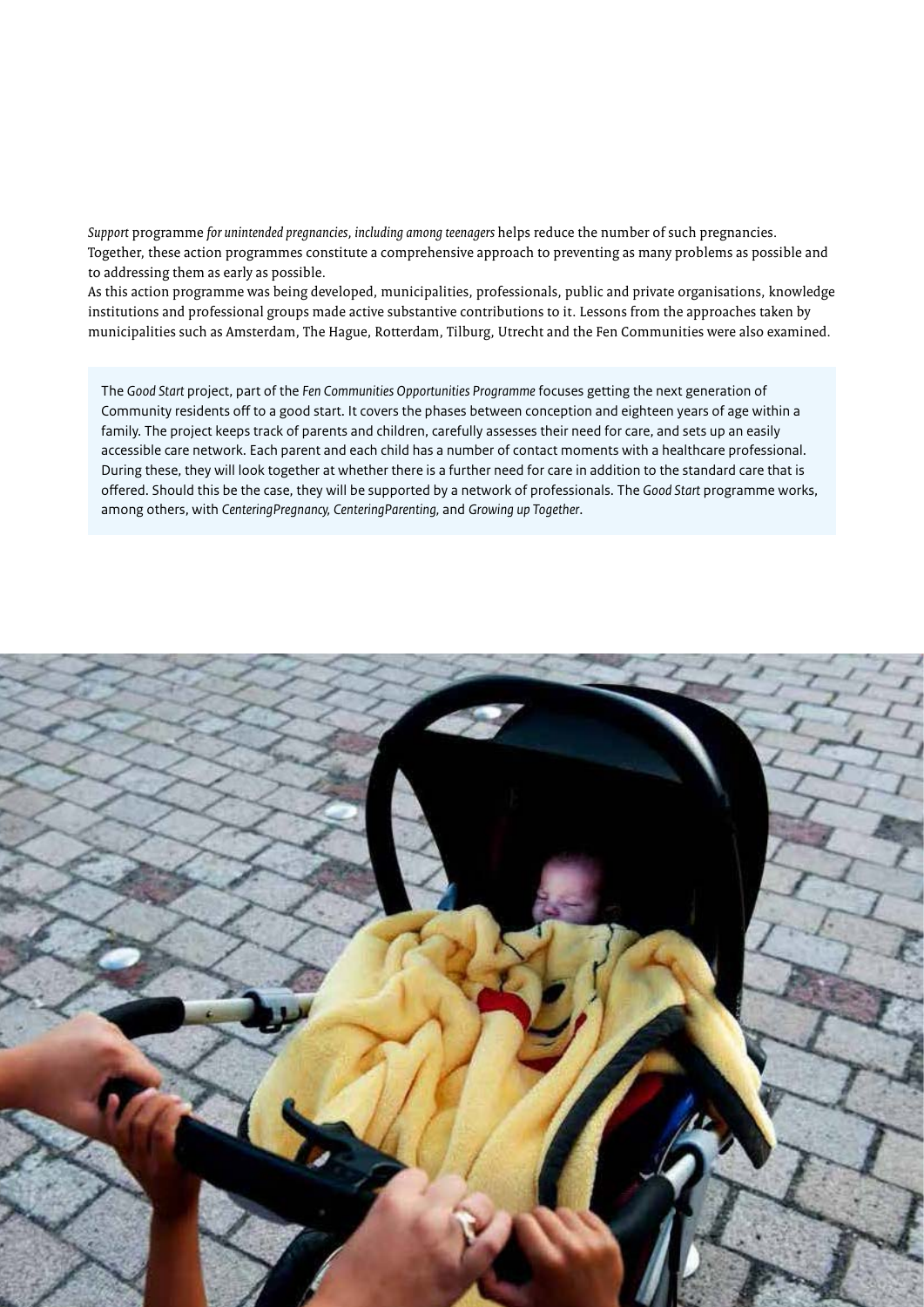## <span id="page-13-0"></span>**3.** The approach: how we are going to achieve this

The national government, municipalities, health insurers, professional groups, interest groups and knowledge institutes are joining forces to bring about this action programme. If we make better use of and exchange our knowledge, experience and capacities, we can learn from each other. In this way, we will all be able to get more done and thus get vulnerable children off to a solid start. We will therefore organise this action programme based on local coalitions that are supported by a programme team and managed by a steering committee. In doing so, we will focus on three courses of action (see Chapter 4). To begin with, Soli*d Start* action programme has national goals, measures and results. At the local level, each municipality or region has its own goals, measures and results, which are tailored to the local situation and approved by the municipal council.

Building and anchoring *local coalitions* around the first 1,000 days is essential to a solid start for children in the municipality or the region concerned. These coalitions bring about end-to-end agreements between and among all organisations that have a role to play around the birth. In terms of their content, the chain agreements deal with the deployment of the most effective measures and, in practical terms, with the way in which organisations work together. The municipalities and regions themselves are responsible for building the local coalitions. In addition to the municipality, these coalitions include the most important local representatives of organisations, care providers, health insurers, youth healthcare and the professionals involved (members of neighbourhood teams, general practitioners, midwives, maternity-care workers, and gynaecologists). For their local approach, the coalitions can make use of and choose from the range of national measures. In this way, we also ensure that the national measures are firmly anchored in the municipal domain.

The action programme has a *national coalition* **of** intrinsically motivated people and influential opinion leaders. Together with the Minister, the coalition will promote the importance of the first 1,000 days and the implementation of Soli*d Start* action programme.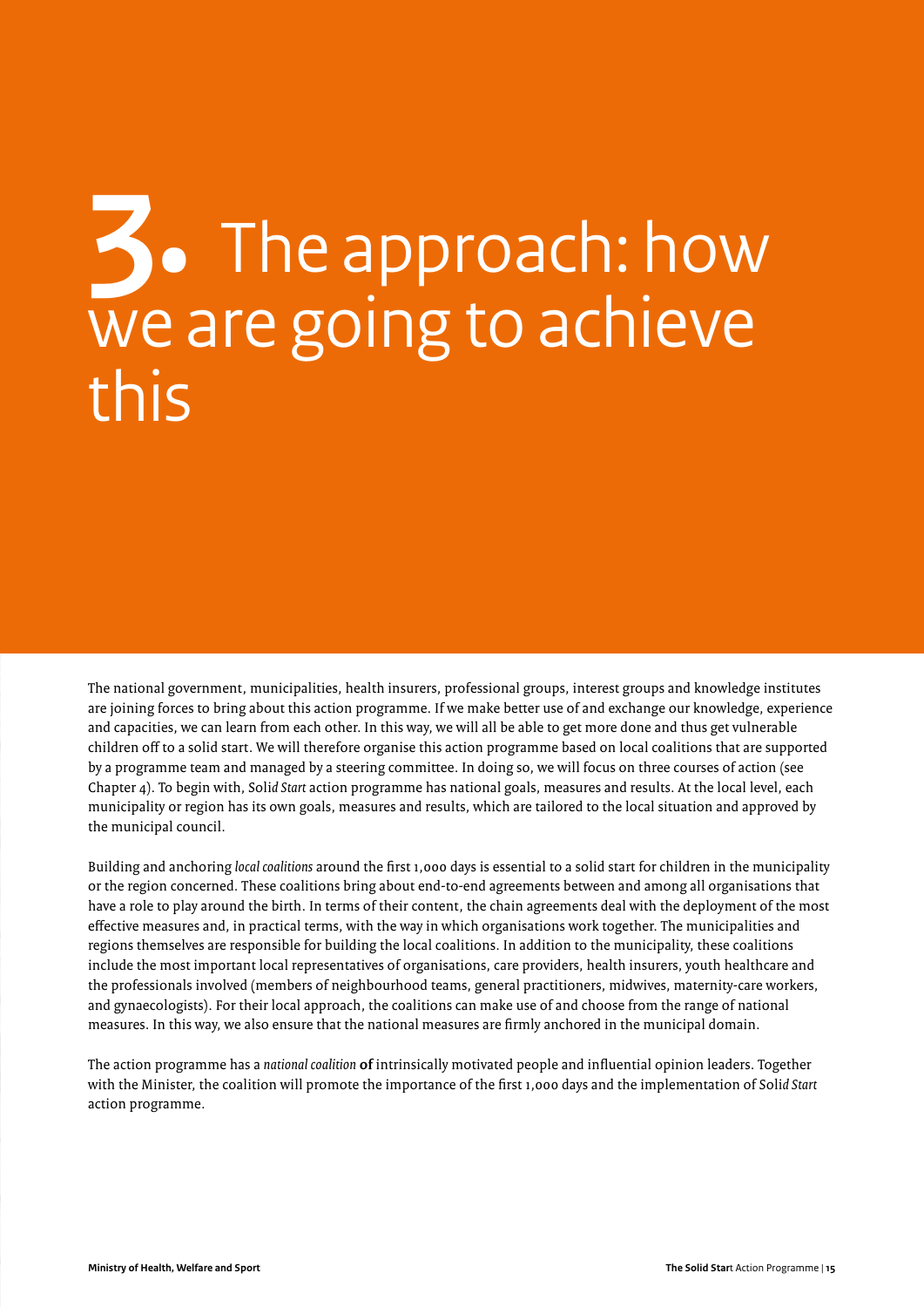#### <span id="page-14-0"></span>**3.1 Building local coalitions**

We want the chain to be redesigned at the local or regional level so that it focuses on the first 1,000 days of children's lives. In this way, we can reach vulnerable families more easily and provide them with better support. Redesigning the chain means that we will deploy youth healthcare at an earlier stage - that is, during pregnancy - and thus strengthen the connections between and among the medical, social and public-health domains.

#### *Impetus for local coalitions*

Together with municipalities, the action programme ensures that local coalitions adopt a coherent approach based around the first 1,000 days. This is in line with the Intergovernmental Programme, in which ambitions have been agreed regarding the most important topics for this legislative period. The Intergovernmental Programme also refers to the tasks of looking at health issues from a cross-domain perspective and establishing links between the medical and social domains, so that children get off to a good start. The government has made extra resources available for these social tasks in the Intergovernmental Programme. This gives municipalities the opportunity to form local coalitions - for example, around the first 1,000 days. For municipalities that are part of the Healthy in the City (*Gezond in de stad*, GIDS) initiative and that want to form a local coalition, funds will be made available under Soli*d Start* action programme by means of a decentralisation grant. Our aim is to achieve nationwide coverage by local coalitions. We will discuss with municipalities, municipal health services and healthcare professionals which agreements can be made in order to make the aforementioned measures a reality at the local and regional levels. Starting with the local coalitions, health insurers and municipalities will also have to come to agreements together about these first 1,000 days. If necessary, they can make use of the *Prevention*<sup>29</sup> *Coalitions* subsidy scheme. This scheme, which is part of the *Prevention in the Healthcare System* programme, helps municipalities and health insurers work together to provide comprehensive local aid and healthcare for particular vulnerable groups.

Several municipalities have already started approaches whereby local and regional coalitions work together around the first 1,000 days. In this programme, we are supporting this approach and disseminating lessons learned. These are the first local coalitions that we are envisaging, and that can serve as models for other Dutch municipalities:

- *Healthy Pregnancy for All (HP4All)* will be run intensively in seven GIDS municipalities, and will be rolled out to 165 other such municipalities in the coming years. Erasmus University Rotterdam has developed an approach in which obstetric care, maternity care, public healthcare, youth healthcare, district networks and other relevant partners work together in better ways at the district and neighbourhood levels. The GIDS municipalities involved are making this approach part of their municipal policy through the *Healthy in [...]* programme, with support from Pharos.
- *The Safe, Healthy and Promising Start* programmes will be run in seven other municipalities through Track 5 of *Reducing Health Inequalities* in the Social Domain Programme. Municipalities, health insurers, healthcare providers and professionals are jointly responsible for realising an integrated approach that offers vulnerable families a safe, promising and healthy start. The Netherlands Youth Institute and Pharos, which are knowledge partners, and the consultancy firm Andersson Elffers Felix are developing the training programme and offering substantive support. The learning and change track is getting funding from the Bernard van Leer Foundation.
- *The Good Start programme* is being run in thirteen municipalities in the Fen Communities. Under this programme, a number of municipalities in those Communities have set up an accessible healthcare network to address parents' needs for care. Working in group settings in accordance with *CenteringPregnancy*, *CenteringParenting*, and *Growing up together* means that vulnerable families in particular will be well served.

<sup>&</sup>lt;sup>29</sup> Dutch Lower House of Parliament, 2016 - 2017 session, 32 793, nos. 213 and 249.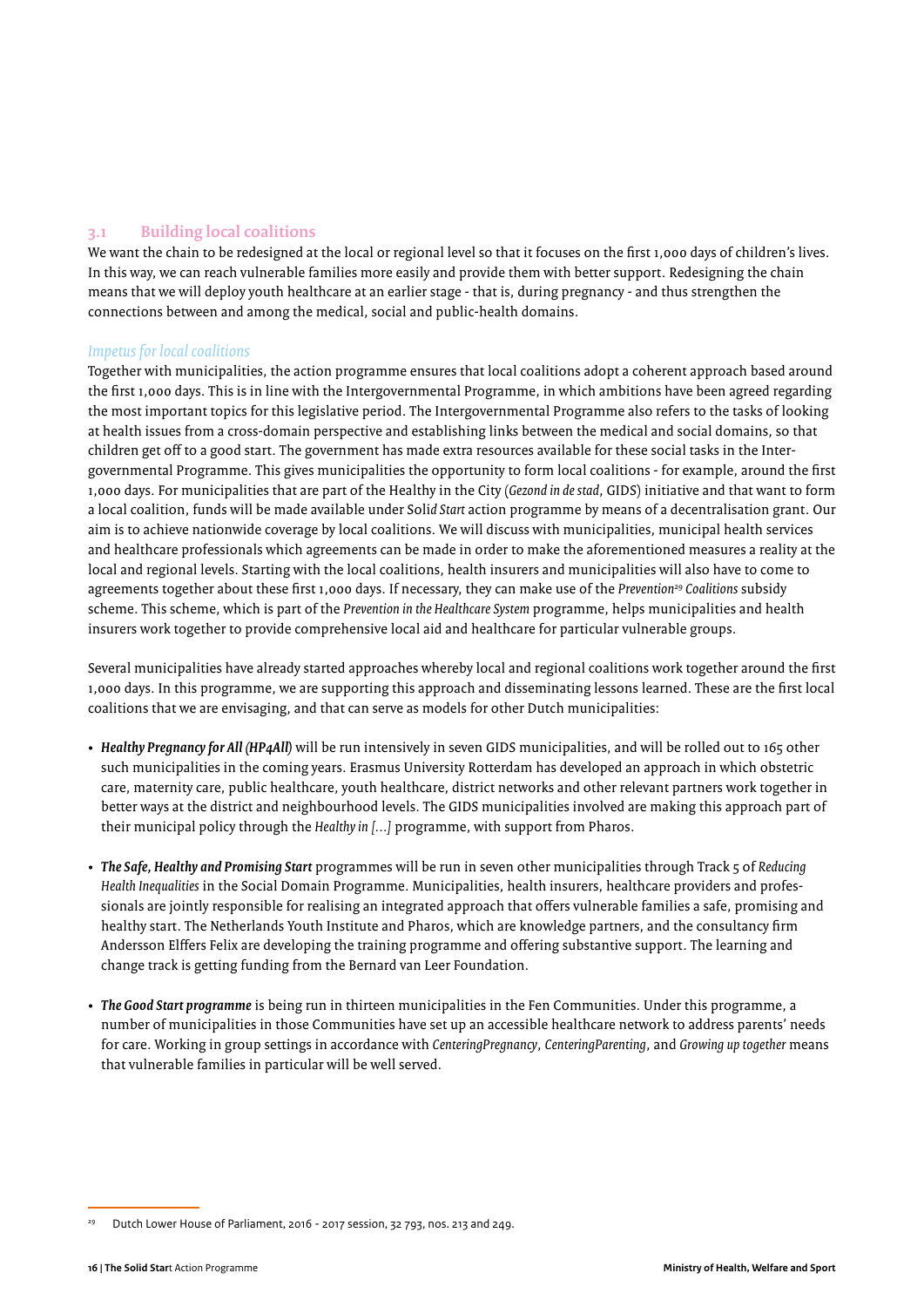#### <span id="page-15-0"></span>**3.2 Figures for municipalities**

With the help of a *perinatal atlas*, municipalities will soon be able to see where and in which neighbourhoods families whose children have an increased risk of getting off to a poorer start live. This atlas will contain key local, regional and national figures on health at birth, and will be completed by the end of 2018. In addition, starting in mid-2019 they will be able to make use of a *vulnerability atlas*, which will analyse the vulnerability of potential parents in Dutch municipalities and provide insights through local maps. These two atlases will serve as useful tools for municipalities to decide on the local approach they want to take regarding the first 1,000 days, as well as to monitor the progress they are making with their approach.

Nationally, there is a great deal of data on childbirth, but hardly any that can give us a picture of the health of children up to two years of age. In order to ensure that data on youth healthcare are made available at the national level, we will draw up a General Administrative Order. In this way, more information on the development of this age group in the Netherlands will be available at both the local and national levels.

#### **3.3 A menu of interventions**

To be able to offer vulnerable families appropriate support, it is important that municipalities know what effective interventions are in place, such as prenatal home visits, *Pre-Care*, *Starting Together* and *Sound Parenting*. We are therefore offering municipalities a menu containing an overview of the interventions that are available, the objectives of each, and the possibilities for funding. The menu will help municipalities make the right choices for the local approach they want on the basis of their figures.

#### **3.4 Communication**

Everyone should be aware of the importance of the first 1,000 days of a child, especially if it is vulnerable. Parents, professionals and municipalities have an essential role to play here. This makes them the main target groups for Solid Start action programme. We are focusing on these target groups through a multi-year national campaign. We are also looking at how we can use social marketing to bring about changes in behaviour. The Noaber Foundation, the Bernard van Leer Foundation, the Collaborative Health Foundations, and the Ministry of Health, Welfare and Sport will ensure that they coordinate their

#### **3.5 Knowledge**

Professionals need more information on the first 1,000 days. They need independent, scientifically substantiated knowledge, which is then transferred to the workplace so that they can actually start working with it. Together with the knowledge institutes, we will therefore develop a supportive knowledge programme for professionals in which we will collect existing knowledge, supplement it where necessary, and make it accessible to the professional field. We are also developing knowledge in programmes being run by the Netherlands Organisation for Health Research and Development (ZonMw) and the Netherlands Organisation for Applied Scientific Research (TNO) in order to realise the goals of Soli*d Start* programme.

In addition, we are also making investments in expertise. We are engaging with professional organisations and training institutes to ensure that, already during their initial and further training, midwives, maternity nurses, youth nurses, general practitioners and professionals working in community teams become more aware of medical and social risk factors. This is about not only gaining knowledge, but also acquiring skills. Examples include being able to spot issues well and in a timely manner, to recognise light mental disabilities, and to spot poverty and/or debt, but also being able to support behavioural change in parents and prospective parents by having motivational conversations or starting conversations based around good health. We will also look into whether it is possible for young professionals from different disciplines to work together at the local level to disseminate knowledge in an interdisciplinary way about the first 1,000 days.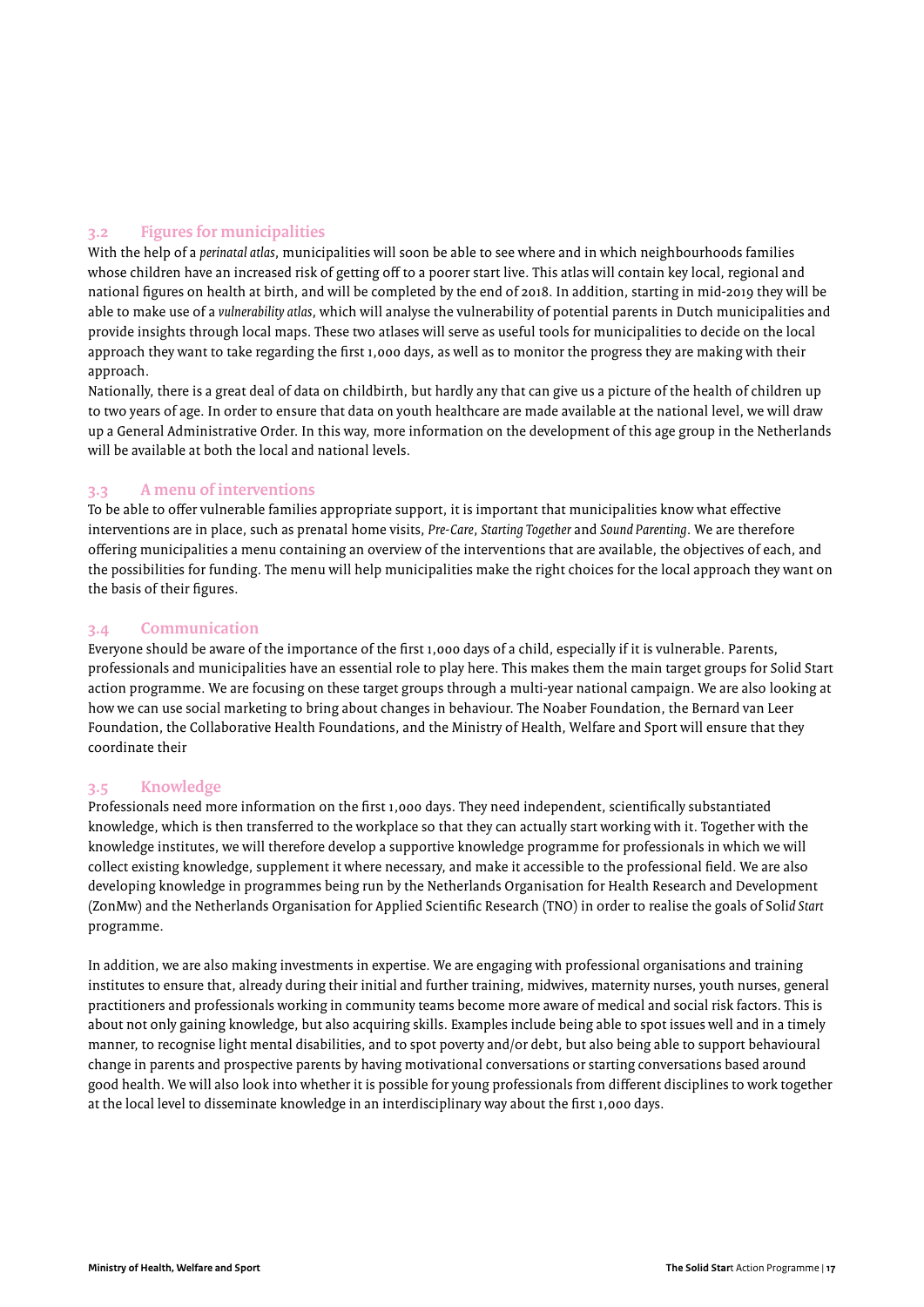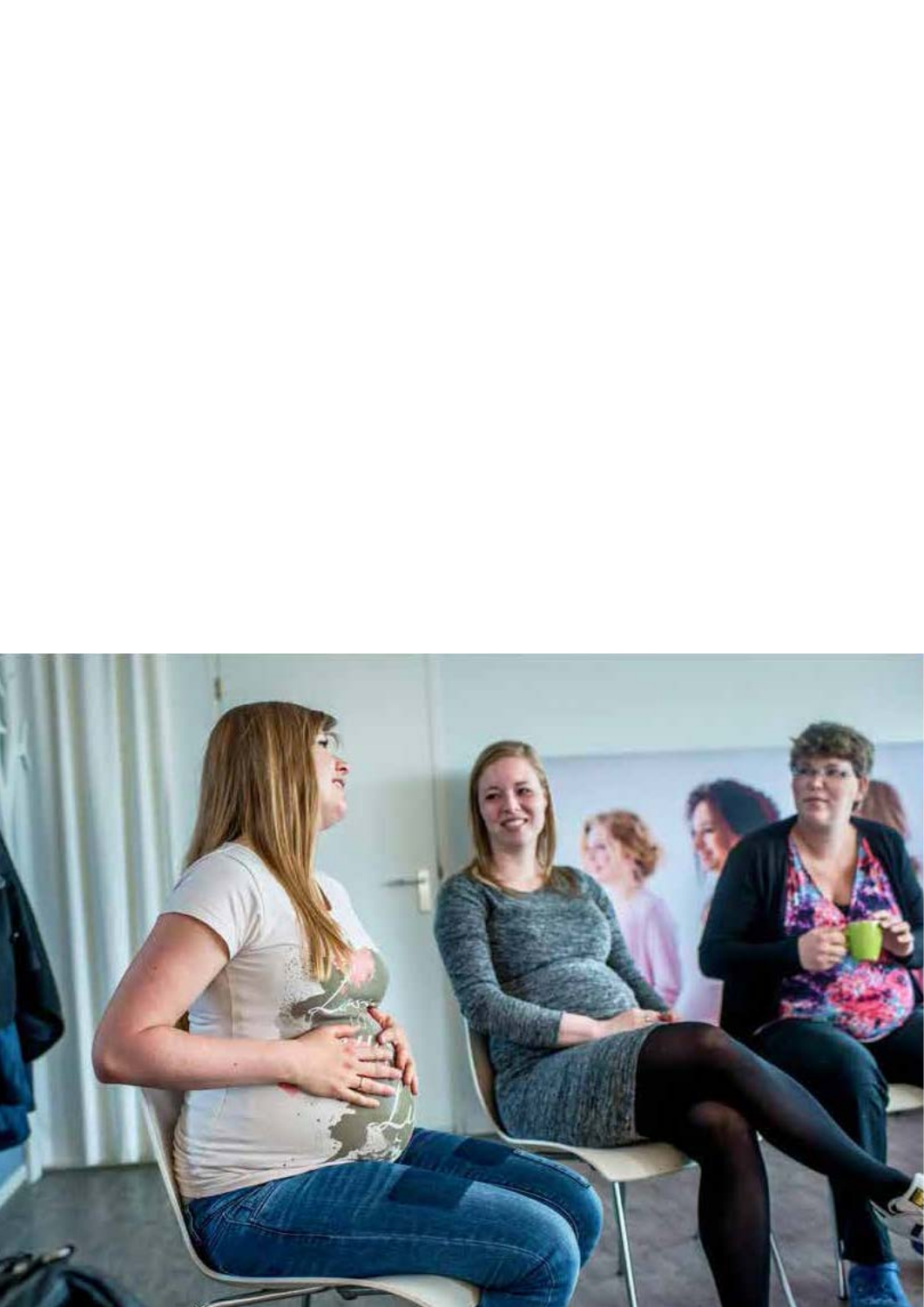## <span id="page-17-0"></span>**4.** The courses of action

**We will follow three courses of action to ensure that more children can get off to a solid start. In doing so, we want to achieve the following:**

#### *Course of action 1:* **Before pregnancy**

- More vulnerable prospective parents will be well prepared when pregnancy begins.
- There will be fewer unplanned and unintended pregnancies in vulnerable families.

#### *Course of action 2:* **During pregnancy**

- There will be better identification of medical and social problems in parents and prospective parents who are vulnerable.
- More vulnerable prospective parents will get the help they need sooner.

#### *Course of action 3:* **After the birth**

- More vulnerable parents will be equipped for parenthood and raising children.
- Fewer babies and young children will be placed out of home or under supervision.

#### **4.1 Course of action 1: Before pregnancy**

In this course of action we want to help prospective parents who are vulnerable to become pregnant in a healthy way. In addition, we will help municipalities offer vulnerable parents the opportunity to discuss whether they are able to raise a child in view of their personal situation. The impact and consequences of pregnancy and parenthood and the possibility of contraception will be discussed in an in-depth discussion of this kind

#### *4.1.1 Supporting vulnerable parents who would like to have children*

We want vulnerable prospective parents to make a conscious choice to become pregnant. After all, children develop rapidly from the very beginning, so the health of the mother during pregnancy is crucial to their development. Not all parents--far from it--understand what is needed for a good start for their child. Or they may be in a situation that is getting in the way of a healthy lifestyle. When more parents start to think it is normal to talk to professionals about their wish to have a child now or in the future, parents about whom there might be concerns will also show up on the radar. Several municipalities already offer consultations that prospective parents can go to with their questions. In practice, however, it appears that few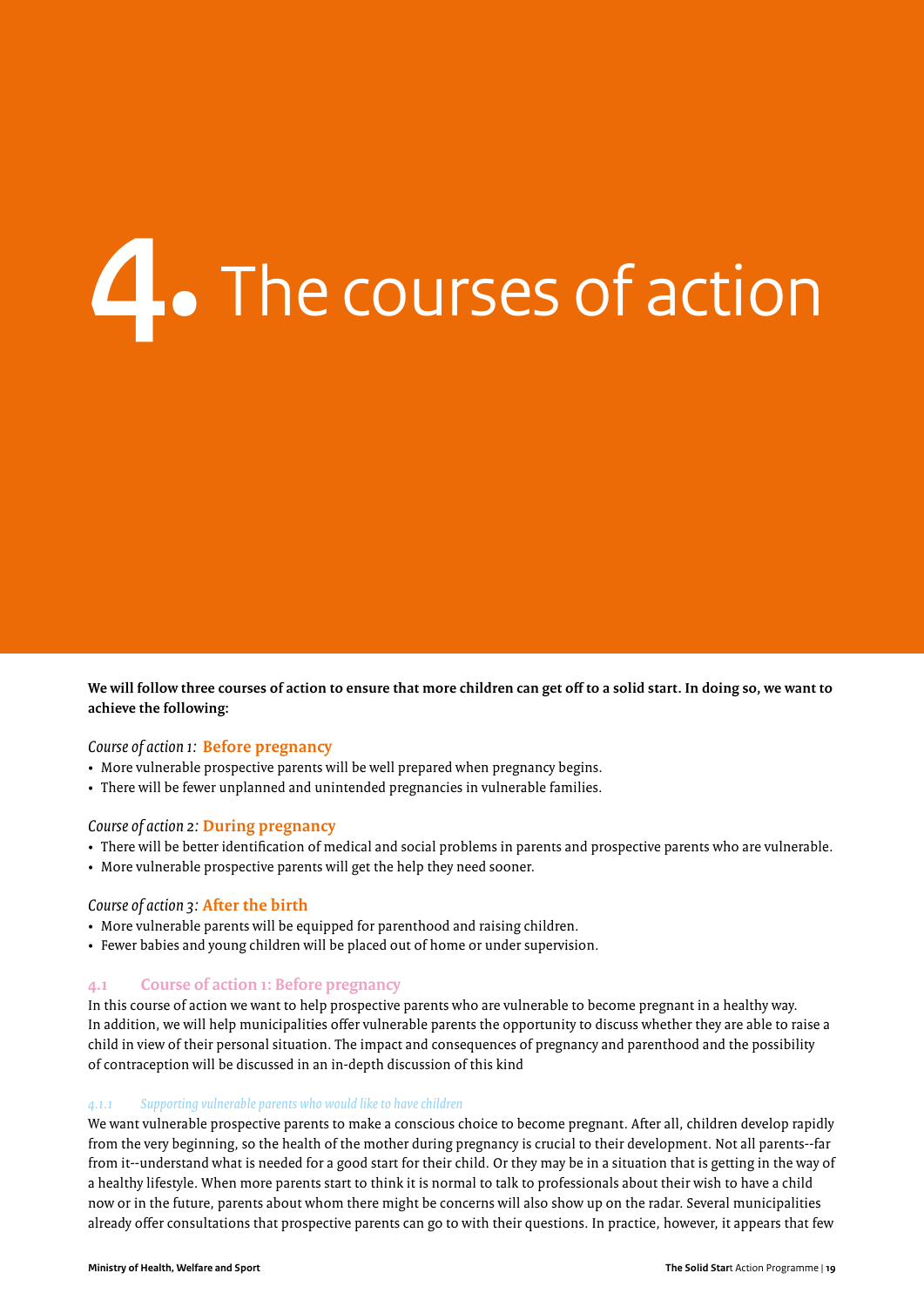<span id="page-18-0"></span>vulnerable parents actually make use of this: we are not reaching the very group of parents that this is all about. That is why we are aiming for better outreach to vulnerable prospective parents. We will do this in the following ways:

#### • *Healthcare prior to conception*

Local coalitions will experiment with discussing the wish to have children based on the needs of vulnerable parents. Together with municipalities and professionals, we are investigating how vulnerable parents who want to have children can be reached more effectively: how parents prepare themselves for the decision to have children, what motivates parents to talk--or not--about their wish to have children, and how we can include such conversations in regular contact moments in the context of healthcare for youth. In this connection we will be taking into account the results of the projects run by the Netherlands Organisation for Health Research and Development (ZonMw) on healthcare prior to conception and the results of *the Healthy Pregnancy 4 All Programme.*

#### • *Training*

Youth healthcare professionals are trained to talk to vulnerable parents about their potential wish to have children.

#### • *Learning sessions*

We want to translate into working practice the experiences of the local coalitions with outreach to vulnerable parents. To this end, we are organising learning sessions with municipalities.

#### *4.1.2 Making Not Pregnant Now available nationwide*

Unplanned and unintended pregnancies are a particular problem for women who are homeless, in the Netherlands illegally, mentally disabled, addicted, socially isolated or mentally burdened. Their situation often leads to complicated pregnancies, prenatal harm, postnatal supervision or, finally, placement out of home. *Not Pregnant Now* is a successful local project that has been developed in Tilburg. It works against vulnerable parenthood in this specific target group through in-depth conversations that take place on a voluntary basis, with a proactive approach tailored to the needs of the individual. It is about raising awareness of their situation and discussing sexuality, contraception, and the consequences of pregnancy and parenthood. Following participation in the programme, many women voluntarily opt for long-term contraception. These women are usually already on the radar at several healthcare institutions such as abortion clinics, mental-health institutions, youth institutions, institutions for the homeless, gynaecologists, midwives, general practitioners and other care providers who work with vulnerable people. The strength of *Not Pregnant Now* lies mainly in its personal approach and in the cooperation it fosters among various institutions. Care providers receive training so they can integrate conversations about the wish to have children and the use of contraception into their day-to-day activities. The approach is embedded in the municipal offer of assistance. . Research is now being done through the Netherlands Organisation for Health Research and Development (ZonMw) into the effectiveness of *Not Pregnant Now*. In order to help vulnerable women to choose not to become pregnant now in their specific situation, we will offer *Not Pregnant Now* to municipalities nationwide. We will do this in the following ways:

#### • *Nationwide support for Not Pregnant Now*

We will offer financing through the Intraregional Medical-Assistance Organisation to make Not Pregnant Now available to municipalities so that it can become part of the municipal infrastructure. They will support the municipal health services by temporarily compensating local project leaders, the national programme team and its quartermasters, and by providing the required means of communication and registration. As Not Pregnant Now is fleshed out further and rolled out, specific attention will be paid to criteria for access to the programme and to quality criteria in its implementation. We will establish criteria for determining which women should or should not be supported in the project.

#### • *Implementation of Not Pregnant Now projects in central municipalities*

For each region, we will look at the practicable scale we want for setting up and rolling out a Not Pregnant Now project. We will then implement each project in the region on a tailor-made basis, possibly setting up several of them in each central municipality.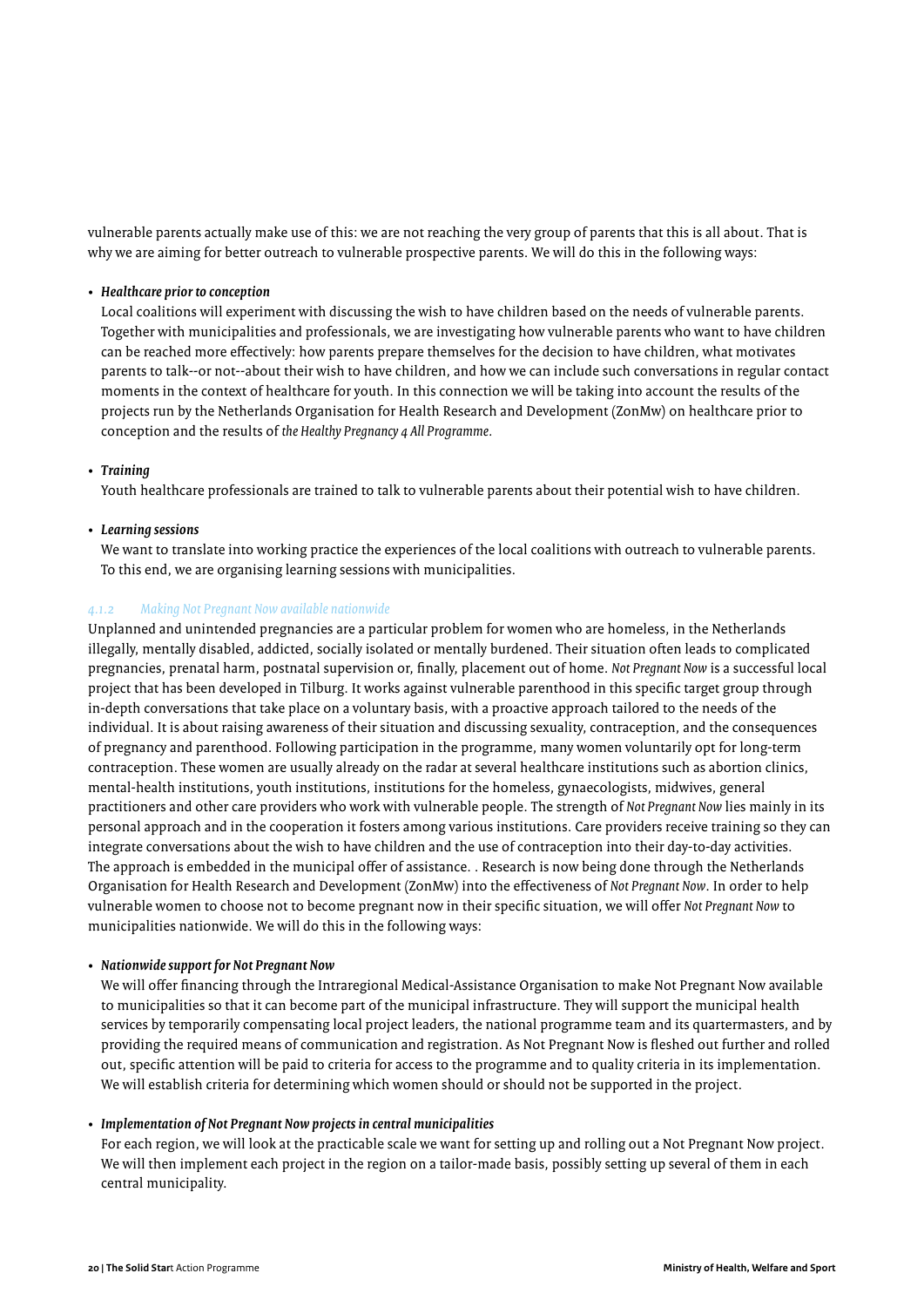#### <span id="page-19-0"></span>**4.2 Course of action 2: During pregnancy**

Parents who are vulnerable experience stress because of a variety of problems having to do with education, housing, debts and/or a limited social network. In this course of action, we want to be quicker to identify problems with vulnerable prospective parents. In addition, we want to support, as soon as possible, vulnerable parents who are already pregnant, so that their children can be born as healthy as possible and receive the care they need after birth. We will do this by taking the following measures:

#### *4.2.1 Getting a clearer picture of vulnerable households*

Social risk factors such as living conditions, stress, and lifestyle cause children problems later in life. Professionals thus need to be alert to these factors. The sooner they can spot these red flags in vulnerable families, the sooner they will be able to provide the right support. However, such risk factors do not always show up on professionals' radars, because they are not surveyed systematically. That is why we are ensuring that, in future, maternity care and youth healthcare services will use warning mechanisms that will also flag social risk factors. We will do this in the following ways:

#### • *Dissemination of warning mechanisms*

We will identify all the warning and risk-assessment mechanisms related to medical and social-risk factors. We will actively disseminate these to professionals working in obstetrics and healthcare for youth. We will also make agreements with local coalitions so they can use these particular warning mechanisms.

#### • *Notification of at-risk pregnancies*

We will make agreements with professionals such as general practitioners, gynaecologists, midwives, and adult mentalhealthcare and addiction-healthcare professionals whereby, with the patient's consent, they will report to healthcare for youth or the neighbourhood team that their high-risk patient is pregnant, so that the right support can be provided in good time.

#### *4.2.2 Earlier assistance for vulnerable families*

Worrying conditions for children may already occur during pregnancy. There may also be signs during this time that such conditions could arise. Vulnerable parents are often already known to social services, such as healthcare services for addiction. In order to get a better picture of these families in the case of the wish to have a child or of an actual pregnancy, it is important that obstetrics and healthcare for youth services work together actively in the best way, exchange information about vulnerable families, and have good connections with other healthcare institutions.<sup>30</sup> Only then will healthcare for youth be able to provide timely help and make a start on tackling existing problems. In this way, we can obviate the need for more-intensive help at a later stage. Moreover, this approach provides health benefits for both parents and children. That is why we want vulnerable families to get help more quickly. A good exchange of information among professionals working in obstetrics and healthcare for youth is essential for this. In order to achieve this, there is a process within obstetrics, but outside this programme, known as BabyConnect. We will also do this by taking the following steps:

#### • *Prenatal home visits*

Vulnerable families will receive intensive guidance during pregnancy from the youth healthcare system. This can start with a prenatal home visit intended to determine what help or care is needed in the family. Such a home visit will be in line with the trend whereby the contact moments in the context of healthcare for youth are flexibilised. There will be more attention for families who need it, and less if everything is going well. In order to make it possible for the youth healthcare system to support these vulnerable parents *before* the birth of their child, the Public Health Act will be amended.

#### • **Chain agreements on multidisciplinary cooperation**

Local coalitions will make chain agreements with those working in obstetrics and healthcare for youth regarding good cooperation with the obstetrics partnerships, for example through the participation of healthcare for youth in obstetrics partnerships and/or the formation of multidisciplinary teams. The timely referral of vulnerable families is paramount. The Royal Netherlands Organisation of Midwives guide entitled *Vulnerable Pregnancies* can be used here.

<sup>30</sup> The Healthcare and Youth Inspectorate (2017). *Active youth healthcare services*.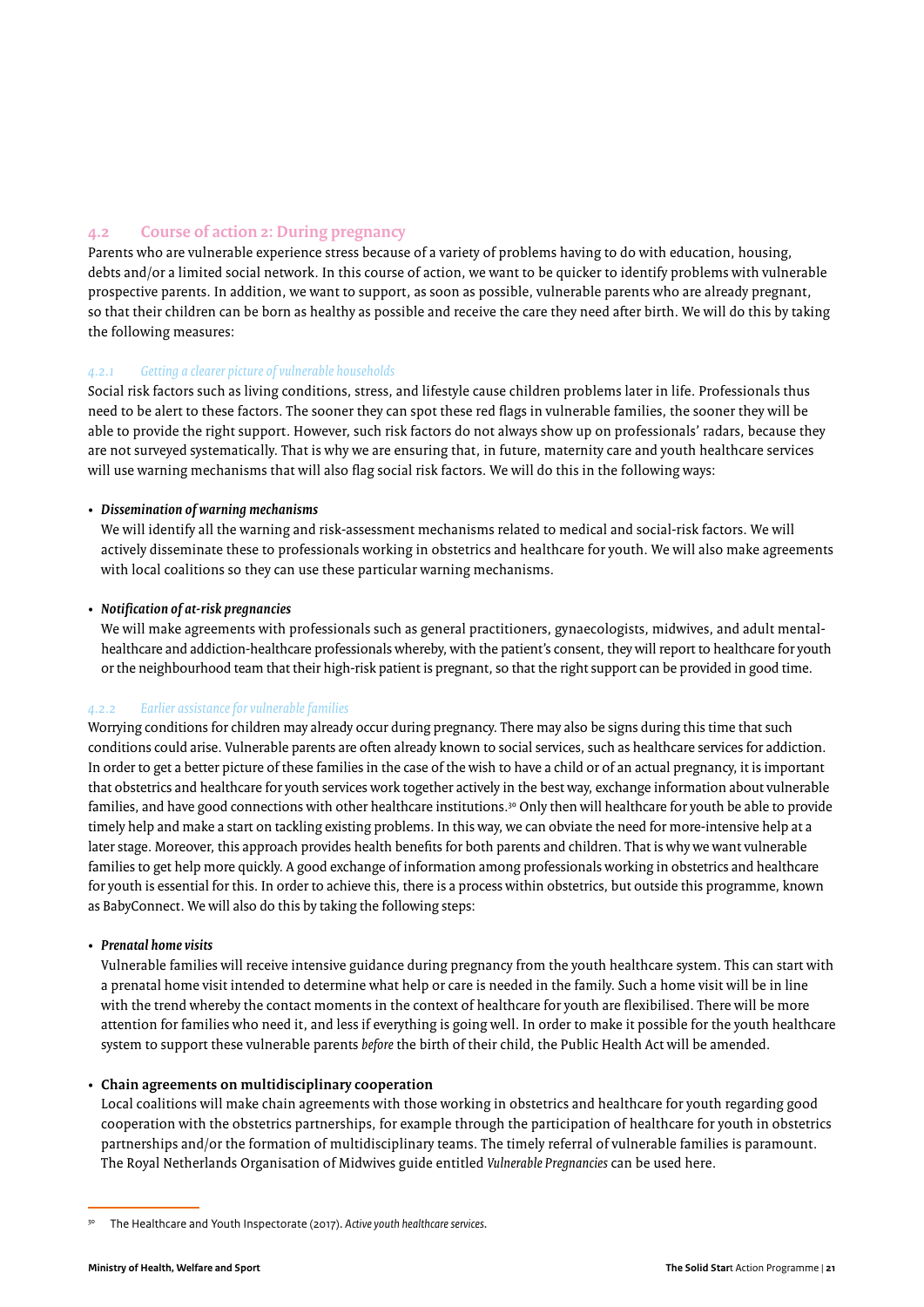#### <span id="page-20-0"></span>• *Cooperation around vulnerable families*

Those working in obstetrics and parties in the social domain, including healthcare for youth, will cooperate intensively around pregnancies in vulnerable families. The focus will be on flagging problems effectively, having a strong referral system, and providing optimal support before and during pregnancy, and after the birth of the child.

#### *4.2.3 Professional roadmaps/care pathways*

Vulnerable families often need a helping hand. There are several successful approaches that offer just that, and that thus contribute to getting children off to a better start. For example, there are several effective interventions aimed at parents who are expecting a child. These range from general group courses such as CenteringPregnancy and short-term interventions such as *Sound Parenting* for pregnant women who need special attention, to *Pre-Care*, a two-and-a-half year process within youth healthcare for highly vulnerable pregnant women. There are also interventions for parents after the birth of their child, such as video home training. In order to be able to adequately deploy interventions that are tailored to the care that the pregnant woman needs, professionals need to know which steps can be taken in relation to any kinds of issues. Since the use of roadmaps or care pathways can provide insights here, we will ensure that professionals in municipalities can make use of local roadmaps. We will do this in the following ways:

#### • *Sample roadmaps/care pathways*

We will develop examples of roadmaps for municipalities.

#### • *Composition of local roadmaps/care pathways*

We will support municipalities in putting together their local roadmaps on the basis of the examples and of the selections they make from the menu. With these roadmaps, professionals can quickly deploy the right offer of help and support to vulnerable families.

#### **4.3 Course of action 3: After the birth**

However much attention there is now for parenting support, too often vulnerable families receive support too late or not at all. They go off the rails and need to appeal for more intensive care. In the worst-case scenario, the child is harmed without even having been in the picture. It is estimated that only a third of vulnerable parents seek help or advice in their upbringing. In this course of action, we want to offer *earlier* and *well-targeted* help and parenting support to vulnerable parents. We want them to be better equipped for parenting and child-rearing, and to have a safety net to fall back on. We will do this by taking the following measures:

#### *4.3.1 The flexible use of contact moments in youth healthcare*

Youth healthcare sees all young children and their parents frequently during the first years of the children's lives. This includes vulnerable families, who benefit from more time and attention than is available through the regular contact moments. We want municipalities and professionals to use the contact moments more flexibly than is currently the case, so that children and families at risk receive the support they need. Among the ways to do this would be a longer consultation, a home visit, or the provision of extra information. As a result, contact moments for subsequent children in less vulnerable families could be less frequent. Flexibility creates a greater focus on vulnerable families, so that they do not need more help at a later stage. Local coalitions can already use the flexibilisation of contact moments by experimenting. We will also do this by taking the following steps:

#### • *Customer roadmaps*

Youth healthcare will map out the customer journey for all clients on file. On the basis of this customer roadmap, they will determine which parents and children need more support, and which ones less. We will actively disseminate these customer roadmaps through learning groups and regional meetings.

#### • *Profiles*

In addition to customer roadmaps, we will use profiles to initiate flexibilisation and extra customisation for vulnerable families. These family profiles will be created by combining and visualising existing data on different aspects of people's lives, such as lifestyle, income and network.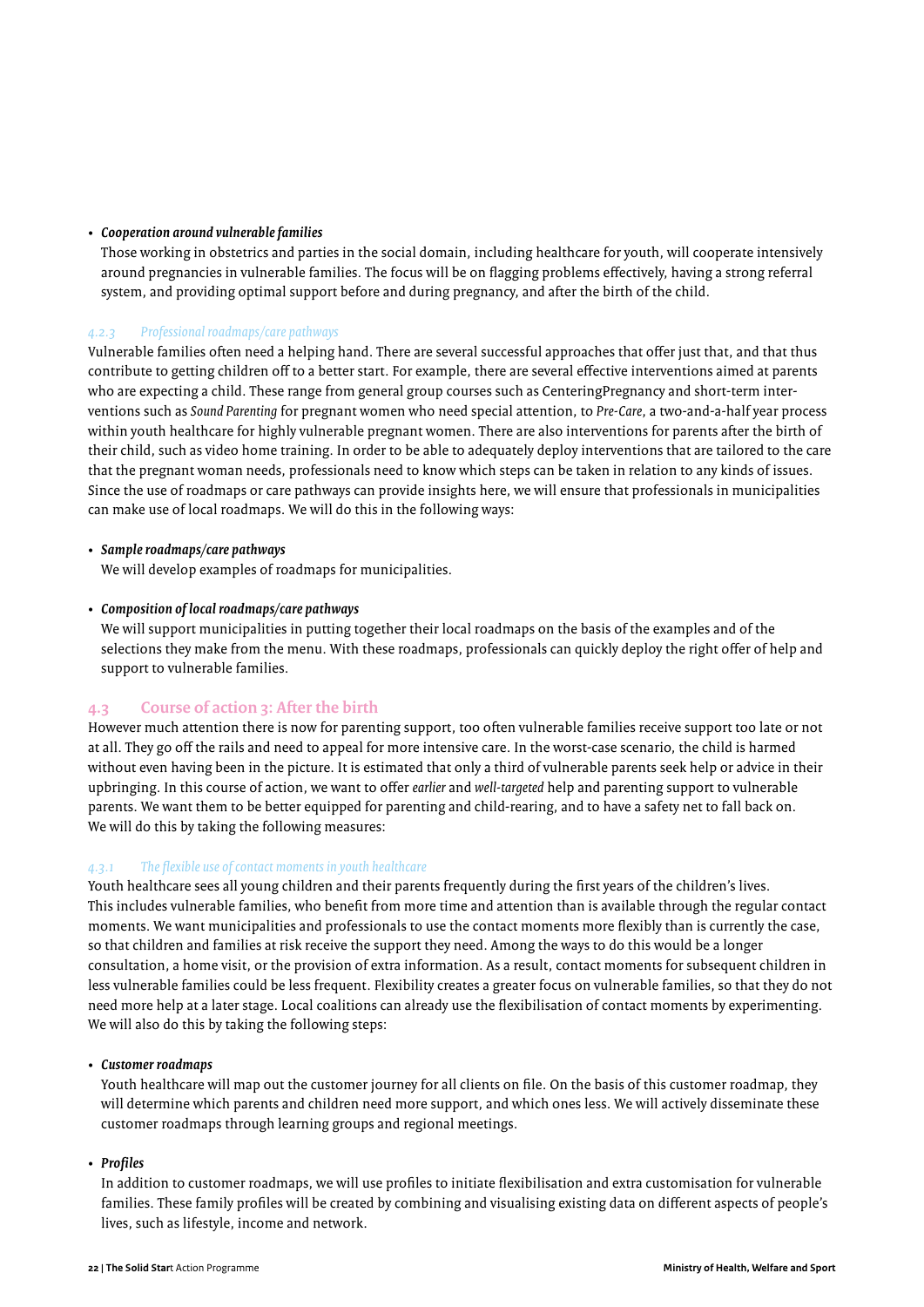#### <span id="page-21-0"></span>*4.3.2 Accessible parenting support for vulnerable parents*

To give children a good start, sensitive parenting is essential. But it can be quite a challenge for vulnerable parents in particular to sense what their child needs and to act accordingly, for instance because they are less familiar with this from their own upbringing, or simply because they have too many worries on their mind. That is why it is especially valuable for these parents to have someone who can listen to the parenting questions they have to face, and offer practical tips or just share in their concern. Group discussions, such as with CenteringParenting, are a form of accessible parenting support. We believe it is important for municipalities and professionals to help vulnerable families with parenting. Different target groups each need their own approach: a parent with a mild mental disability needs a different form of help from a highly educated parent who is feeling stress or who has mental health problems. We will do this in the following ways:

#### • *Learning groups*

We will actively disseminate knowledge among municipalities and professionals about good examples of support for parenting intended for vulnerable parents. We will set up learning groups to anchor these examples in municipalities.

#### • *Training in interviewing*

Youth healthcare professionals will receive training in interviewing to proactively engage in discussions with parents about parenting challenges.

#### • *Group discussions*

Municipalities and professionals will organise group discussions for vulnerable parents. Parents will be able to exchange parenting questions and learn from each other. At the same time, participation expands their social network.

#### • *Digital platform*

Public and private entities will develop a digital platform for parents. Parents will be able to go there for advice and information from youth-healthcare organisations and find links to reliable websites such as [opvoeden.nl](https://www.opvoeden.nl/), which offers advice on rearing children.

#### *4.3.3 Supporting very young vulnerable parents*

When teenagers and people in their twenties have a child, a lot of problems often come up at the same time. Examples include problems with housing, income, education, childcare and work. These very young vulnerable parents sometimes need intensive support, both during pregnancy and after the birth of their children. Because of the complex nature of these problems, it is important that this guidance be aligned with practical assistance in such areas as housing, work and education. With the Youth Act, the Social Support Act, and the Participation Act, municipalities have many opportunities to offer these very young vulnerable parents solutions tailored to their needs. Unfortunately, in practice this does not happen as much as it should because municipalities sometimes do not have enough theoretical or practical knowledge to provide the right kind of support to these young parents. That is why we are going to support municipalities in this effort. We will do this in the following ways:

#### • *Programme line*

Based on the transformation agenda put out by Young Parenting and Unintended Pregnancy, the Netherlands Organisation for Health Research and Development (ZonMw) is developing a programme line in which it inventories and broadens existing knowledge and information about parenting for young and very young parents. Those working in the field and municipalities can carry out experiments to gain experience together with an integrated approach to parenting on the part of young and very young parents.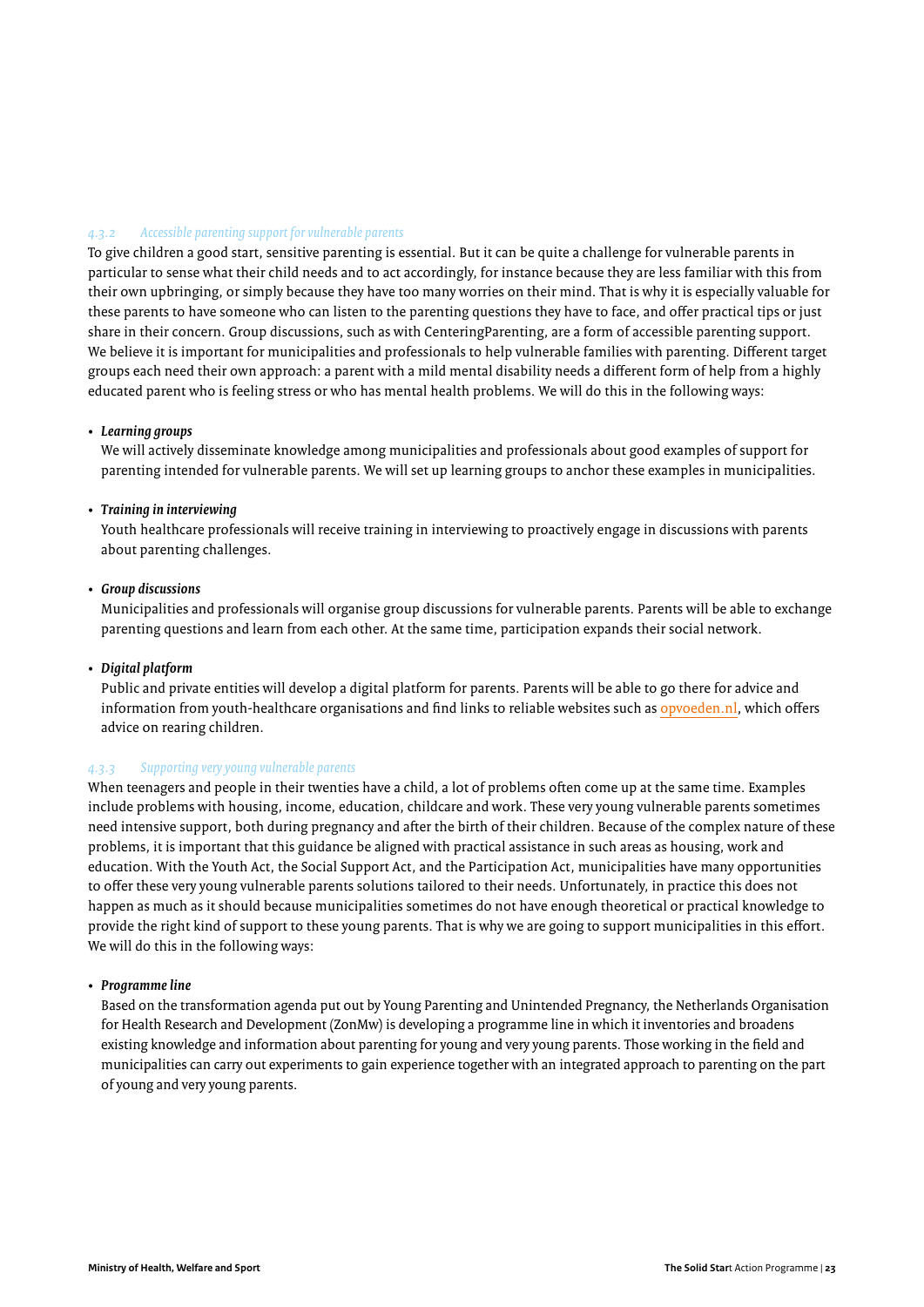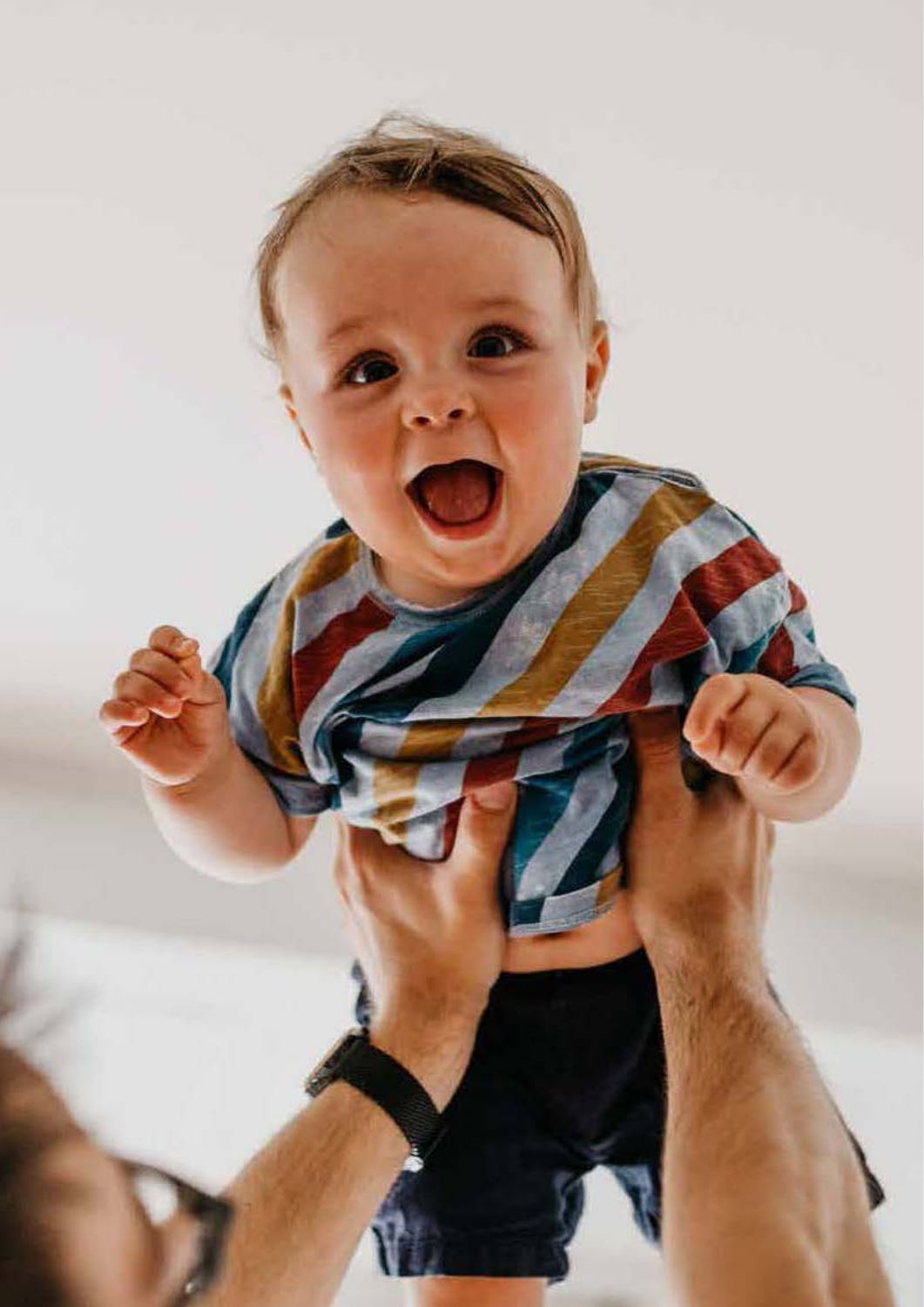## <span id="page-23-0"></span>**5.** Progress and results

#### **Monitoring**

We will give Soli*d Start* programme all the attention it needs by setting goals that are as specific as possible. We will *monitor* the results of the action programme in order to get an indication of the level of impact it is having. We want to make sure that fewer children get off to a poor start. We will measure this on the basis of the percentage of children who are born prematurely, who are underweight at birth, or both. We also want to know how young children develop in the first two years after birth, so that we have a better view of their development during the first 1,000 days of their lives. That is why, with this programme, we are also aiming to develop a new indicator that also takes into account the health score of children at two years of age. This indicator will consist of a combination of the percentage of children who are born prematurely, who are underweight at birth, or both, and the health score at two years of age. Finally, we will also monitor how many children are the subject of a child-protection measure - that is, who have been put under supervision or with a guardian. In this way, this action programme will provide valuable information to be used as guidance on the first 1,000 days of children's lives, at both the local and national levels. In order to be able to determine the health score at two years of age, we will make available data on youth healthcare at the national level. In this way, more information on the development of this age group in the Netherlands will be available at both the local and national levels. We will monitor all health outcomes in combination with the birth figures.

#### **Process indicators**

In addition, we will map out a number of *process indicators*, with which we will first monitor the progress of implementation and then measure the results of the action programme. We have opted for the following process indicators:

- The number of municipalities that offer pre-conception care through the youth-healthcare service and general practitioners, among others.
- The number of municipalities where *Not Pregnant Now* has been implemented or where implementation has started, as well as the reach of this programme.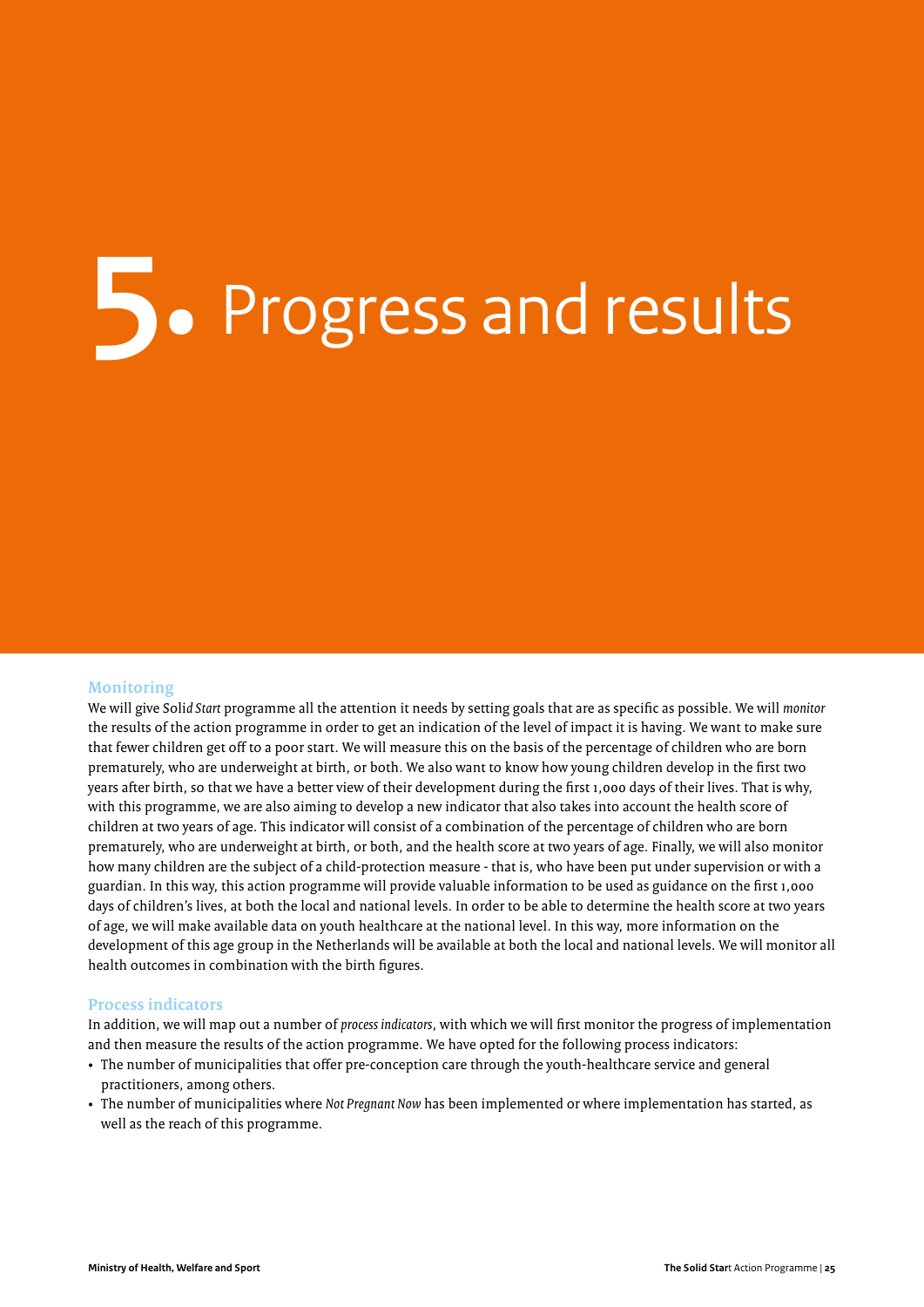#### **Experiencing, doing and learning**

We will present the results of the national measures and the local coalitions in various ways. We will use a wide range of communication tools for this purpose. The national coalition can also play a role here. This will involve *a combination of storytelling, experiences, facts and figures*. The action programme will last about three years. An evaluation will take place in 2021. On the basis of this, we will decide whether to continue with Soli*d Start* programme and, if so, how.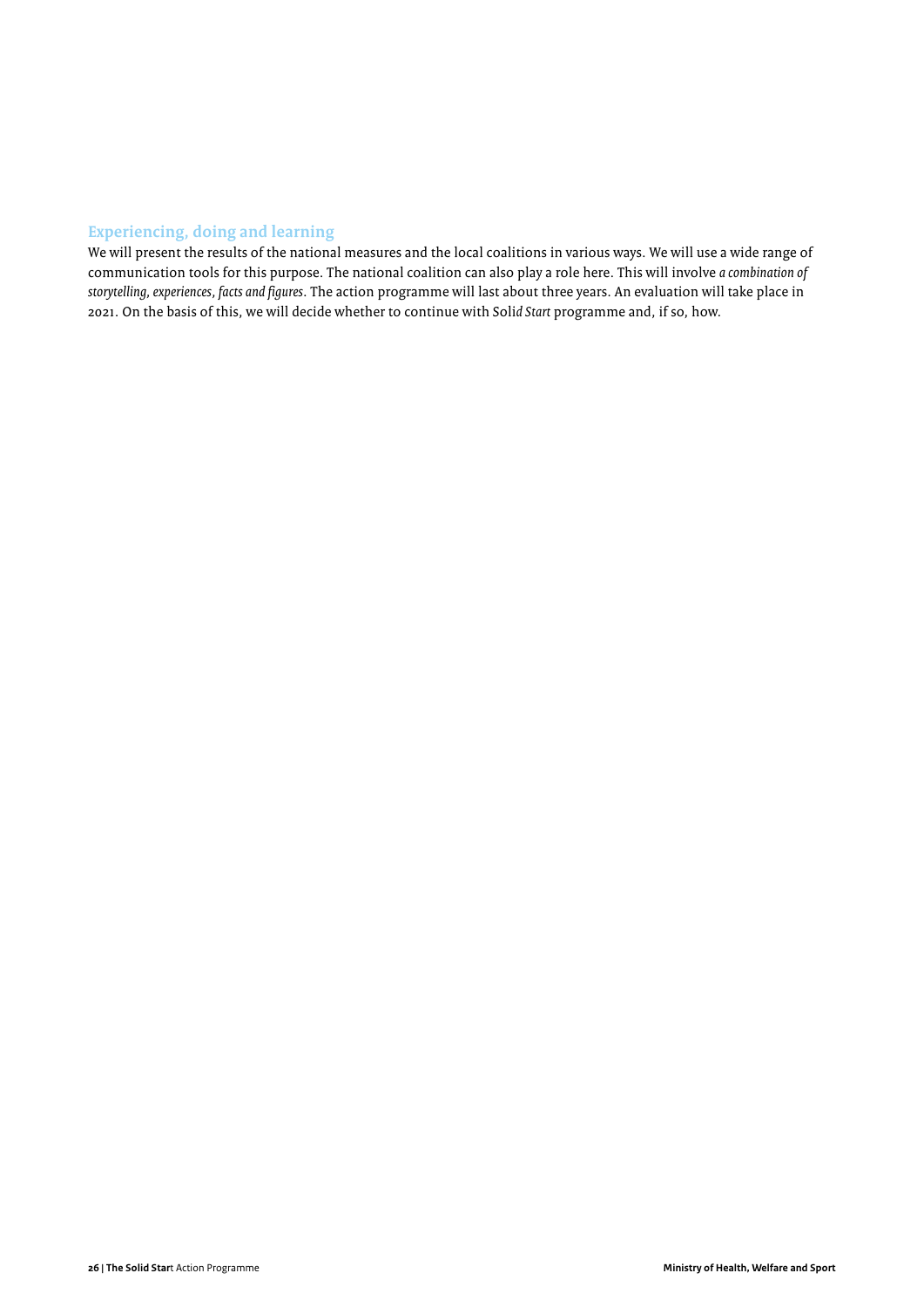# <span id="page-25-0"></span>**6.** Financing

**The amount available for the implementation of this action programme is € 41 million for its duration (2018 - 2021). Some foundations, including Bernard van Leer, are willing to help invest in its implementation, wherever the action programme is**